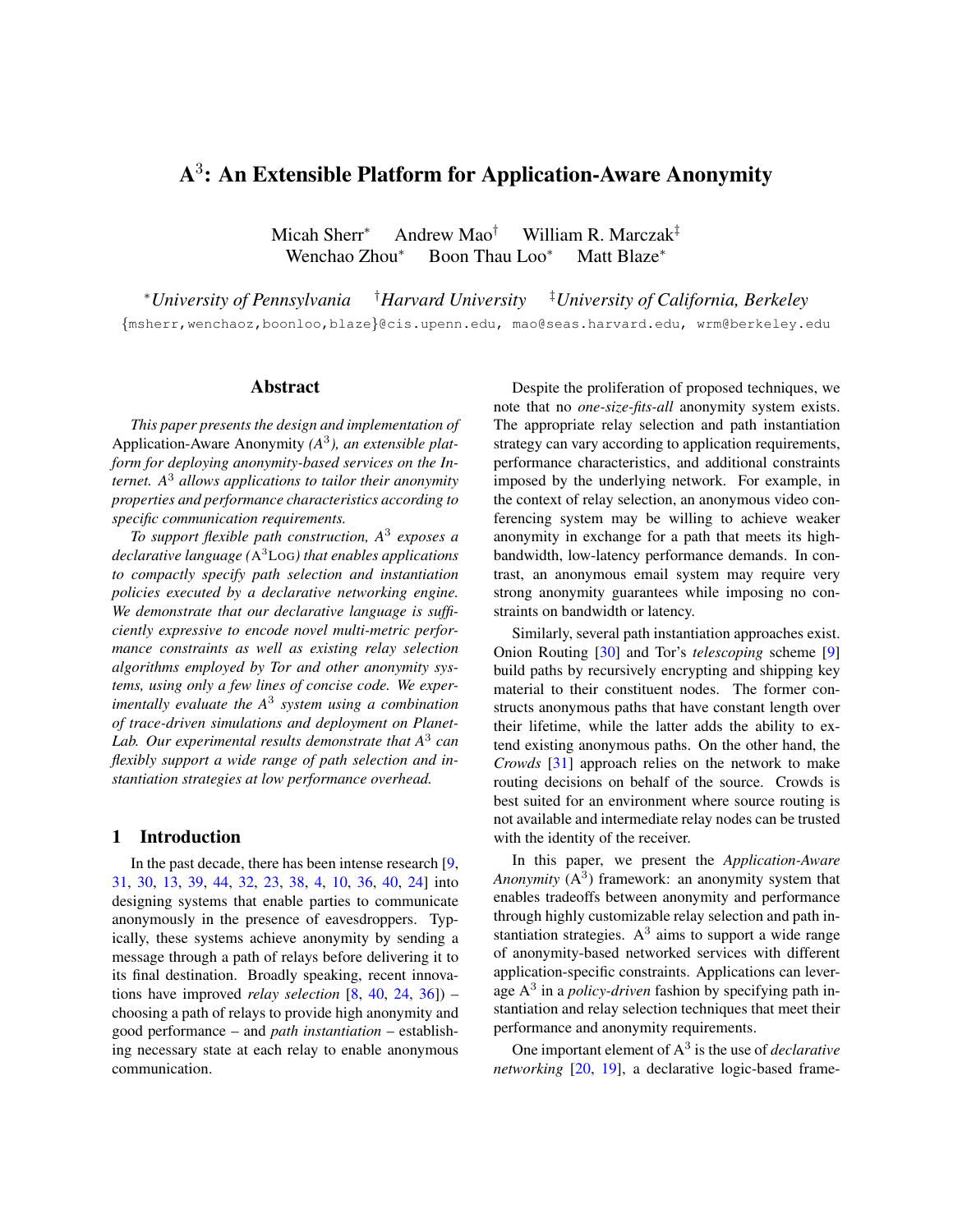work that can efficiently execute a high-level protocol specification using orders of magnitude less code than an imperative implementation.  $A<sup>3</sup>$  utilizes a declarative networking system as a policy engine for specifying and executing relay selection and path instantiation policies.

Our proposed A <sup>3</sup>LOG declarative language extends previous declarative networking languages with constructs that are added specifically to enable the specification of anonymity systems. For example, we have integrated the ability to specify user-defined cryptographic primitives for secure communication. We have also adapted recently proposed extensions for declarative network composition [\[22\]](#page-19-10) to enable us to develop reusable components ideal for specifying and customizing anonymous routing. We demonstrate how these extensions enable the concise expression of relay selection and path instantiation algorithms.

 $A<sup>3</sup>$  is sufficiently extensible to support both traditional *node-based* as well as recently proposed *linkbased* [\[36,](#page-19-7) [35\]](#page-19-11) relay selection strategies. Node-based strategies select relays with desirable node properties (usually bandwidth), whereas link-based strategies bias relay selection in favor of link characteristics such as latency, AS hop count, or jitter. We demonstrate that both link- and node-based relay selection strategies, including those used by Tor and other systems, can be concisely represented in a few lines of A <sup>3</sup>LOG code. We also show how  $A<sup>3</sup>$  Log compactly encodes the path instantiation algorithms used by these systems. By providing a flexible framework for realizing both relay selection and path instantiation policies,  $A<sup>3</sup>$  enables the rapid development, deployment, and testing of both existing and novel anonymity protocols.

We experimentally evaluate the  $A<sup>3</sup>$  system through both trace-driven simulations and a deployment on PlanetLab. Our results demonstrate that the  $A<sup>3</sup>$  system can flexibly support a wide range of path selection and instantiation strategies at low performance overhead.

### 2 Related Work

To support diverse applications, the Internet uses a simple routing scheme in which packets are forwarded on a best-effort basis towards their intended destinations. The end-to-end (e2e) performance of Internet paths is dictated by policies enforced by routers along the path from source to sink. With the exception of fragmented portions of the Internet that support IP quality-of-service features, applications usually have little control over the performance aspects of their network connections.

An *overlay network* built on top of the Internet routing infrastructure can allow users to exercise greater

control over the manner in which their messages are relayed, as forwarding can be based on application layer information. When combined with source-routing, these networks allow applications the ability to select paths that meet their specific requirements (e.g. RON [\[2\]](#page-18-7) for robustness).

Overlay networks may also enable anonymous routing on the Internet. For example, Tor [\[9\]](#page-18-0), Onion Routing [\[30\]](#page-19-1), Crowds [\[31\]](#page-19-0), Tarzan [\[13\]](#page-18-1), Hordes [\[39\]](#page-19-2), JAP [\[10\]](#page-18-3), and MorphMix [\[32\]](#page-19-4) (among many others) utilize application-layer overlay routing. These anonymity systems exploit two features of overlay networks: (i) the ability to obfuscate the addresses of the *initiator*(sender) and *responder* (receiver) while still providing reliable message delivery; and (ii) in some instances, the ability to produce anonymous paths that achieve some de-sirable property (usually high bandwidth) [\[9,](#page-18-0) [13,](#page-18-1) [40\]](#page-19-8). This paper is principally concerned with the latter aspect: *We provide mechanisms that allow anonymity systems to produce desirable paths*.

A large volume of existing literature examines methods for generating high performance anonymous paths. Tor [\[9,](#page-18-0) [8\]](#page-18-4) attempts to achieve high bandwidth paths by imposing a probability distribution over the set of potential anonymous relays. The probability of a relay being selected is proportional to its advertised bandwidth. Murdoch and Watson have demonstrated that such a strategy delivers both performance and strong anonymity [\[24\]](#page-19-9). Snader and Borisov offer refinements to Tor's strategy, allowing an initiator to *tune* the performance (quantified in their work as bandwidth) of its anonymous paths [\[40\]](#page-19-8) by defining the degree to which relay selection is biased in favor of bandwidth. At one extreme, initiators consistently choose relays with the highest bandwidth, achieving very high bandwidth paths at the expense of allowing a small subset of relays to view a significantly disproportionate amount of anonymous traffic [\[3,](#page-18-8) [26,](#page-19-12) [36\]](#page-19-7). At the other extreme, initiators may opt to favor anonymity while disregarding performance by selecting relays uniformly at random. Given the bandwidth requirements of the particular application, Snader's and Borisov's technique enables the sender to select a point in this anonymityvs-performance spectrum. Similarly, we previously introduced tunable *link-based* routing [\[36\]](#page-19-7), where initiators can weigh relay selection based on the expected e2e cost computed using link performance indicators such as latency, AS hop count, and jitter. We showed that biasing selection on link characteristics offers some anonymity benefits over node-based (i.e., bandwidthweighted) techniques, since link-based routing reduces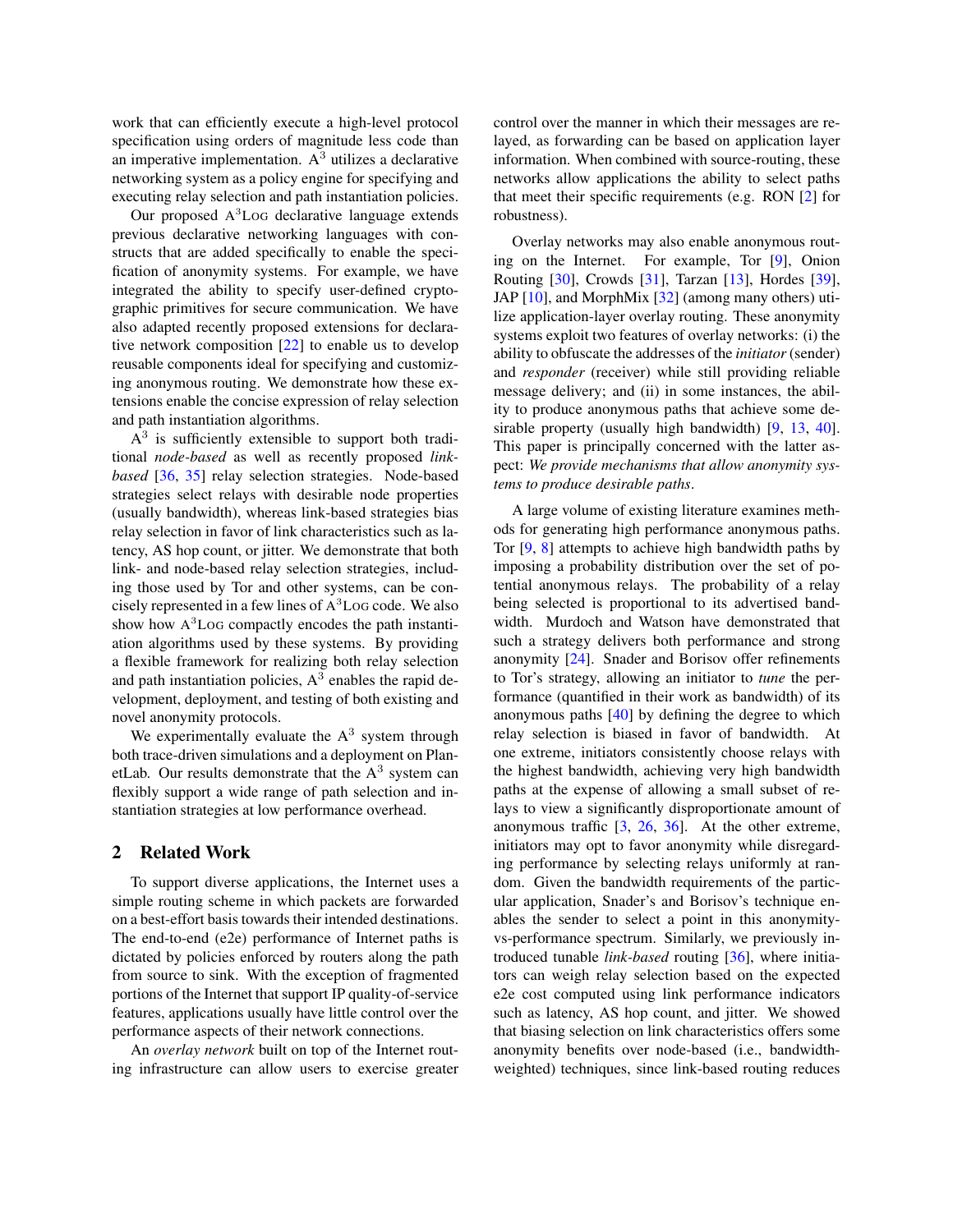"hotspot nodes" in the network that appear attractive to all initiators.

This is the first paper of which we are aware that addresses the related problem of *extensible anonymous routing*: given the variety of relay selection algorithms along with their individual performance and anonymity properties, how should applications produce anonymous paths that meet their specific needs? Rather than providing hardcoded relay selection policies, our proposed  $A<sup>3</sup>$ anonymity architecture allows applications to load routing policies at runtime. We show in Section [5](#page-6-0) that existing anonymous routing techniques – including those described above – may be compactly represented in a few lines of declarative code. This allows applications to tune the degree of anonymity-vs-performance, and to select (and combine) different relay selection techniques.

This work extends our earlier proposal [\[38\]](#page-19-6) in which we introduce the concept of using coordinate embedding systems  $[6, 5]$  $[6, 5]$  $[6, 5]$  – decentralized algorithms that efficiently map pairwise network distances into virtual coordinates – to produce anonymous paths with low latency. In contrast to our proposal, this paper presents a complete implementation of the  $A<sup>3</sup>$  anonymity system and describes techniques for combining multiple sources of information (including coordinate embedding systems) to form high performance paths. This paper also extends our recent work in which we introduce link-based routing  $[36]$ . In contrast to that work, the  $A<sup>3</sup>$  anonymity infrastructure proposed in this paper combines support for both node- and link-based relay selection strategies. Additionally, this work introduces the use of declarative networking [\[20\]](#page-18-5) to both represent relay selection policies as well as instantiate anonymous paths.

#### <span id="page-2-1"></span>3 Background on Declarative Networking

Given our use of *declarative networking* in  $A<sup>3</sup>$ , we begin by providing some background. The high level goal of declarative networking is to enable the construction of extensible architectures that achieve a good balance of flexibility, performance, and safety. One specifies a declarative networking protocol as a set of queries in a high-level language. Because such a specification expresses *what* a program achieves as opposed to *how* it operates (the latter style is referred to as *imperative* programming), declarative queries are a natural and compact way to implement a variety of applications – especially routing protocols and overlay networks, which often may be expressed as a set of *recursive* queries. For example, path-vector and distance-vector routing protocols can be expressed in only a few lines of code [\[20\]](#page-18-5), and the Chord [\[41\]](#page-19-13) distributed hash table in 47 lines of

code  $[19]$ <sup>[1](#page-2-0)</sup>. When compiled and executed, these declarative specifications perform efficiently relative to imperative implementations.

### 3.1 Datalog

Our A<sup>3</sup>LoG declarative language is primarily based on Datalog [\[29\]](#page-19-14). A Datalog program consists of a set of possibly recursive declarative queries, also referred to as *rules*. Each rule has the form  $q := p1$ ,  $p2$ , ..., pn., which can be read informally as "p1 and p2 and ... and pn implies q". Here, q is the *head* of the rule and p1, p2, ..., pn is a list of *literals* that constitutes the *body* of the rule. Literals are either *predicates* (also called *relations*) with *attributes* (variables or constants) or boolean expressions that involve function symbols (including arithmetic) applied to attributes.  $A<sup>3</sup>$ LoG extends Datalog by allowing the specification of rules with multiple head literals, i.e. rules of the form  $q_1$ ,  $q_2$ ,  $\ldots$ , qm :- p1, p2,  $\ldots$ , pn. A rule of this form is short-hand for the set of m rules where the  $i<sup>th</sup>$  rule is of the form  $qi \rightarrow p1$ ,  $p2$ , ..., pn. A Datalog program is said to be recursive if a *cycle* exists through any predicate – such as when a predicate that appears once in a rule's body appears in the head of the same rule. A recursive Datalog program is continuously executed until a *fixpoint* is reached, i.e. no new facts are derived.

The order in which the rules are presented in a program is semantically immaterial; likewise, the order predicates appear in a rule is not semantically meaningful. Conventionally, the names of predicates, function symbols, and constants begin with a lowercase letter, while variable names begin with an uppercase letter. Function calls are prepended by  $f$ . An aggregate construct, which defines an operation on multiple results from the rule body, is represented as a special function in the rule head with its attribute variables enclosed in angle brackets  $(\le)$ . To support anonymous relay selection and path instantiation, A <sup>3</sup>LOG enhances Datalog with *cryptographic functions*, *random* and *ranking aggregates*, and *composability*. We defer discussion of these additions to Sections [5-](#page-6-0) [6.](#page-9-0)

#### 3.2 First Example: All Pairs Reachability

We illustrate  $A<sup>3</sup>$  Log using a simple example of two rules that compute all pairs of reachable nodes in a network.

 $r1$  reachable(S,N) :- neighbor(S,N). r2 reachable( $@N, D$ ) :- neighbor(S,N), reachable(S,D).

<span id="page-2-0"></span><sup>&</sup>lt;sup>1</sup>In contrast, MIT's imperative implementation of Chord is several orders of magnitude larger.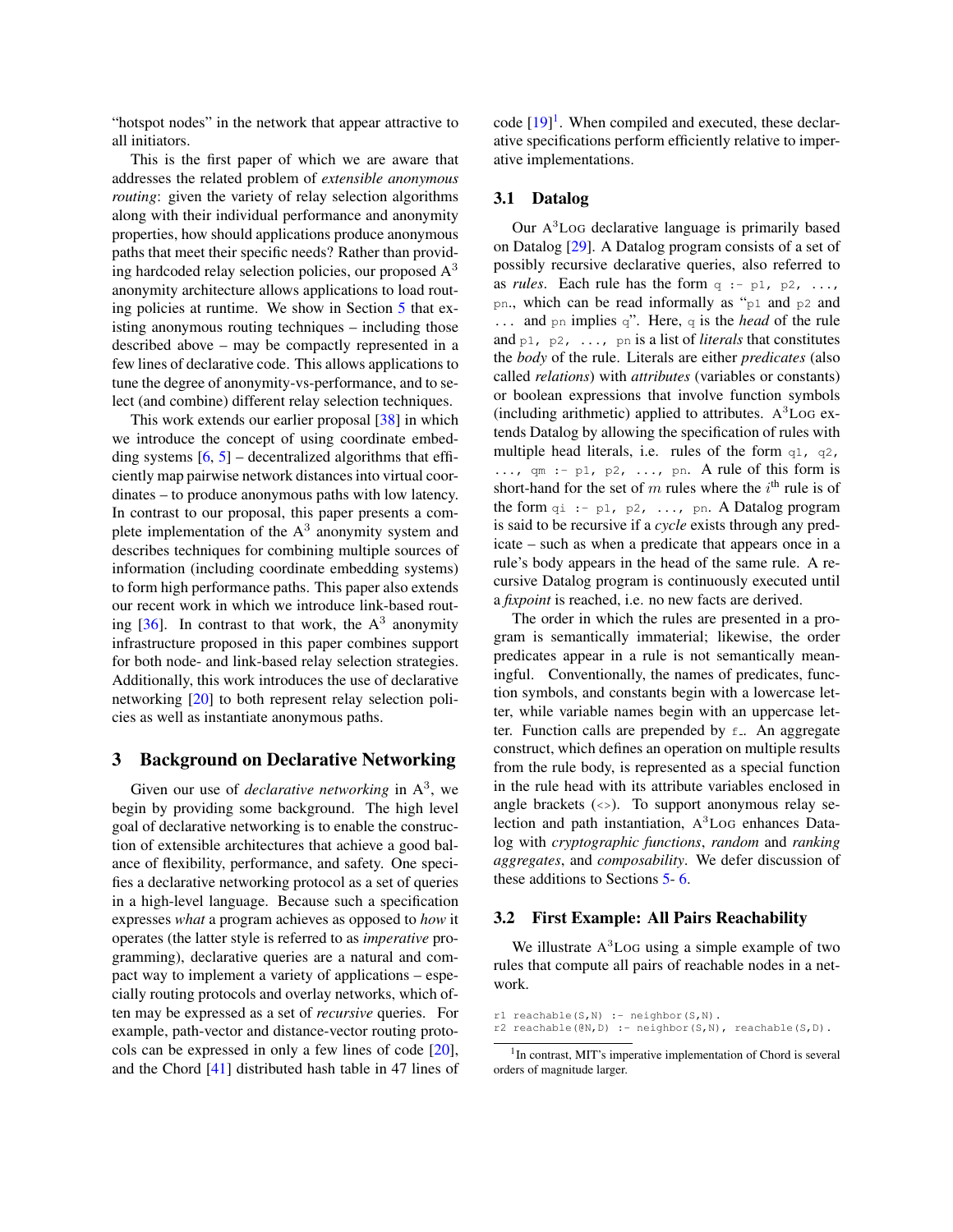Rules r1 and r2 specify a distributed transitive closure computation that derives all pairs of nodes that can reach each other through paths of neighbors. The rules take as input a local neighbor table stored at each node  $S$  (each fact in the neighbor( $S$ , N) relation denotes that  $N$  is a neighbor of s). Rule r1 is a regular Datalog rule (i.e. executed locally at a node to derive local facts); it computes all pairs of nodes reachable within a single hop from all input neighbor links. Rule r2 expresses that "if  $N$  is the neighbor of  $S$ , and  $S$  can reach  $D$ , then N can reach D." The output of interest is the set of all reachable( $S$ ,  $D$ ) facts, representing reachable pairs of nodes from  $s$  to  $D$ . By modifying this simple example, we can construct more complex routing protocols, such as the distance vector and path vector routing protocols.

Rule r2 introduces the *location specifier* – the argument prefixed with the @ symbol – which denotes the location of each fact derived by the rule head. In rule  $r2$ , all derived reachable (N, D) facts are exported based on the address encoded in their first attribute, (@N). This means that the execution of rule r2 results in each node propagating its reachability information to its neighbors until a distributed fixpoint (i.e. no new facts being derived) is reached.

A<sup>3</sup>LoG queries are compiled and executed either locally – such as a regular Datalog rule like  $r1$  – or in a distributed fashion, as in  $r^2$ . In A<sup>3</sup>, initiators specify relay selection policies using local rules (Section [5\)](#page-6-0), and path instantiation using distributed rules (in fact, a series of distributed recursive queries as we show in Section [6\)](#page-9-0).

A <sup>3</sup>LOG shares a similar execution model with the Click modular router  $[18]$ , which consists of elements that are connected together to implement a variety of network and flow control components. In the case of A<sup>3</sup>Log, these elements include database operators (such as joins, aggregation, selections, and projections) that are directly generated from queries. Reference [\[19\]](#page-18-6) provides more details on the compilation process and execution model used in declarative networking that  $A<sup>3</sup>$ adopts.

#### 3.3 Materialized Soft-state Tables and Events

Declarative networking incorporates a *soft-state* storage model, where each relation has an explicit "time to live" (TTL) or lifetime. All facts in the relation must be periodically updated before their TTL expires, or they are deleted.

 $A^3$ LOG supports soft-state through the materialize [\[19\]](#page-18-6) directive, which specifies the TTL of each relation. A materialize directive has the form: materialize(Relation, Timeout, Max\_entries,

Keys), where Relation is the name of the relation, Timeout is the maximum time in seconds that any fact in the relation may persist, Max entries is the maximum facts allowed in a relation before facts are ejected according to a FIFO policy, and Keys specifies the relation's primary keys. If a fact is derived with the same primary keys as an existing fact in the same relation, the new fact *replaces* the old one, and the TTL is restored.

If a relation has no corresponding materialize directive, it is treated as an *event* predicate with zero lifetime. Event predicates – whose names are prefixed with an "e" – are used to denote transient tables used as input to rules.

### 4 A<sup>3</sup> Design Goals and Architecture

A<sup>3</sup> is a flexible and extensible anonymity system in which protocol designers publish their particular relay selection and path instantiation algorithms along with a description of their corresponding performance and anonymity tradeoffs. In contrast to existing anonymity systems in which an immutable relay selection algorithm is hardcoded into the anonymity service,  $A<sup>3</sup>$  allows the sender to provide a *relay selection policy* that precisely specifies the manner in which relays are chosen for its anonymous paths. The  $A<sup>3</sup>$  Log policy language (Section [5\)](#page-6-0) enables the application to not only intelligently tune relay selection in favor of performance or anonymity [\[40,](#page-19-8) [36\]](#page-19-7), it also allows the application to easily define its individual characterization of performance in terms of bandwidth, latency, loss, jitter, etc., or some combination of the above. In addition to supporting flexible relay selection,  $A<sup>3</sup>$  also permits the customization of *path instantiation policies* (Section [6\)](#page-9-0).

A 3 's use of declarative networking provides the capability for applications to rapidly customize and refine the policies that best meet their application constraints. However, our system does not preclude similar tuning outside the use of declarative languages. A user of  $A<sup>3</sup>$ who is not familiar with declarative policy languages can, for example, simply download and install an A <sup>3</sup>LOG policy that produces low latency and low jitter paths for his VoIP application, while using a different policy to deliver high downstream throughput for anonymous web browsing.

Since the anonymity offered by an anonymous path depends in no small part on the mechanisms for relay selection [\[24,](#page-19-9) [36,](#page-19-7) [26\]](#page-19-12) and path instantiation, policies should be used with extreme caution until their security properties can be fully understood. A thorough review of the performance and anonymity properties of various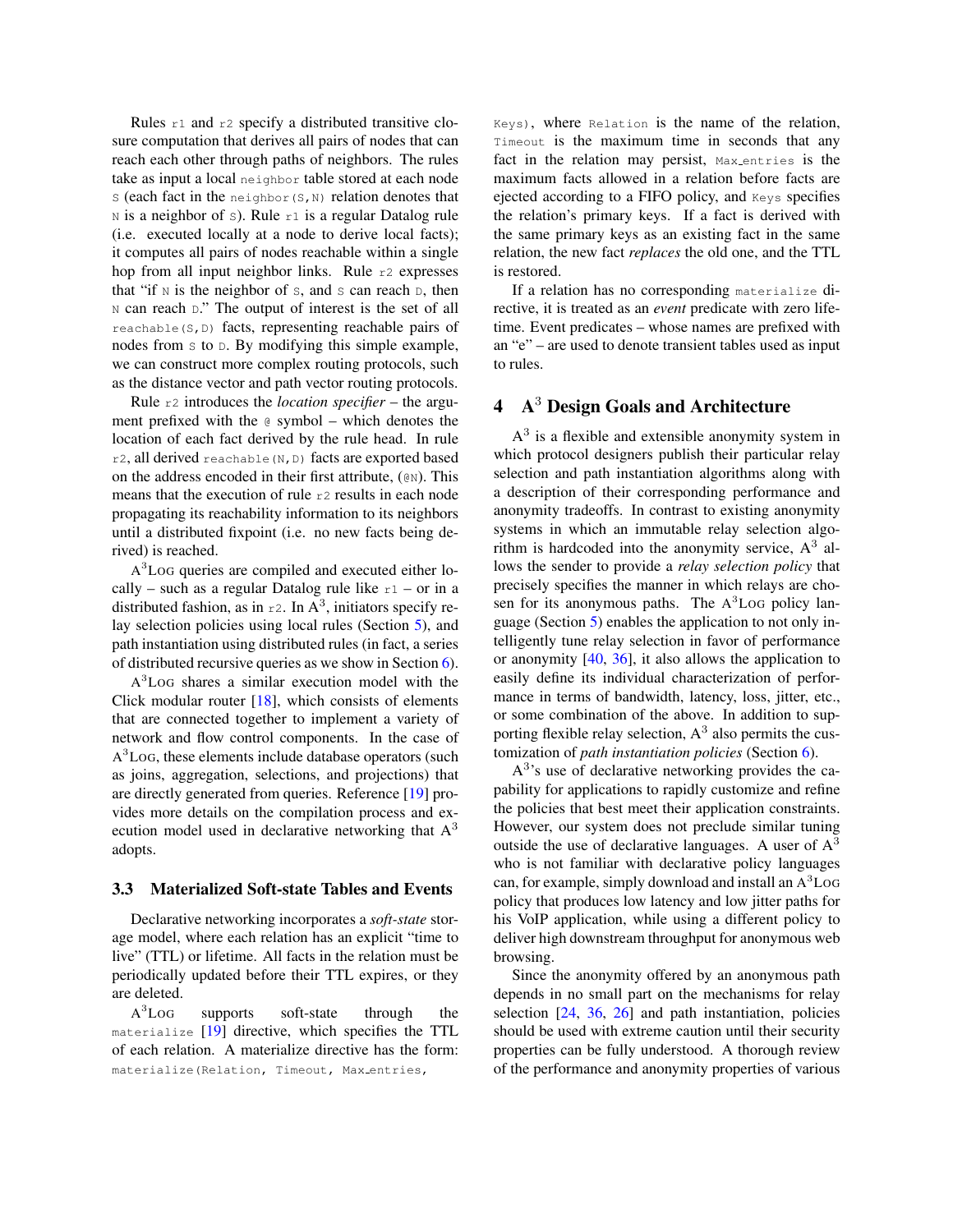relay selection and path instantiation algorithms is outside the scope of this paper. Our goal in this paper is to provide a flexible architecture for developing, testing, and studying path strategies and implementations (though  $A<sup>3</sup>$  constitutes a very useful tool for conducting security evaluations).

System Overview. An application, or a proxy acting on the application's behalf, provides relay and path instantiation policies that reflect the application's communication requirements. Figure [1](#page-5-0) shows the architecture of the A<sup>3</sup> client running on the initiator's host. The *Relay Selection Engine* interprets the initiator's relay selection policy and applies that policy to produce (but not instantiate) an anonymous path consisting of relays from the *Local Directory Cache*. To populate the cache, the A 3 instance periodically contacts a *Directory Server* to ascertain membership information – that is, a listing of available relays – and, optionally, one or more *Information Providers*. Information Providers are data aggregating services that report performance characteristics of relays (e.g., bandwidth) and links (e.g., the latency between two relays). The Relay Selection Engine uses cached data to generate paths that conform to the provided relay selection policy.

Once the Relay Selection Engine produces a path, the *Forwarding Engine* instantiates that path according to the provided path instantiation policy. After path establishment, a *Proxy Service* on the local machine intercepts the application's traffic and relays it through the anonymous path. Likewise, incoming data from the anonymous channel is transparently forwarded through the Proxy Service to the application. To forward upstream and downstream packets, each relay also includes a Forwarding Engine.

Below, we describe each component of  $A<sup>3</sup>$  in more detail.

### 4.1 Information Providers

To support non-trivial relay selection policies,  $A<sup>3</sup>$ makes use of *Information Providers* (also referred to as *Providers*) that aggregate node and/or link performance data. Policies may utilize such information to more precisely define their requirements (e.g., "include only relays that have been online for at least an hour").

A<sup>3</sup> imposes few restrictions on the types of Information Providers. Each Information Provider is interfaced through an *adapter* that resides on the  $A<sup>3</sup>$  relay. Adapters are small programs or scripts that periodically query a Provider for new information, storing the results

in the Local Directory Cache. Our current implementation includes adapters for the Vivaldi [\[6\]](#page-18-9) embedded coordinate system (described below) and CoMon [\[27\]](#page-19-15), although others can be easily constructed.

Network Coordinate Information Providers Traditional anonymous relay selection algorithms (most notably Tor [\[9\]](#page-18-0), and the refinement proposed by Snader and Borisov [\[40\]](#page-19-8)) bias selection in favor of relays that advertise high bandwidths. However, in addition to bandwidth, an application may also prefer paths that exhibit low latency. Unlike bandwidth, latency is not a *node characteristic* that can be associated with an individual relay. Rather, latency is a *link characteristic* that has meaning only when defined in terms of a connection between a pair of relays.

Given that there are  $\binom{N}{2}$  links in a network composed of N relays, maintaining link characteristics for all relays in the anonymity network is infeasible. One practical solution to succinctly capture pairwise link latencies is via the use of *virtual coordinate embedding systems* (also called network coordinate systems). These distributed algorithms enable the pairwise latencies between all participating relays to be estimated to high accuracy with low overhead. Network coordinate systems, such as Vivaldi [\[6\]](#page-18-9), PIC [\[5\]](#page-18-10), NPS [\[25\]](#page-19-16), and Big Bang Simulation [\[34\]](#page-19-17) map each relay to multidimensional coordinates such that the Euclidean distance between any two relays' coordinates corresponds to the latency between the pair. By representing pairwise distances using  $N$  virtual coordinates, these systems effectively linearize the information that must be stored and maintained by the Information Provider.

Coordinate systems use distributed algorithms in which each participant periodically measures the distance between itself and a randomly selected peer. By comparing the empirical measurement with the Euclidean distance between the two nodes' coordinates, the relay can adjust its coordinate either towards (in the case of over-estimation) or away from (for under-estimation) the neighbor's coordinate. Although network distances cannot be perfectly represented in Euclidean space due to the existence of triangle inequality violations on the Internet, virtual coordinate systems efficiently estimate pairwise distances with very low error [\[6\]](#page-18-9). Since network coordinate systems require only periodic measurements (on the order of a single ping every 15 seconds), participation in the system does not incur a significant bandwidth cost.

A *Network Coordinate Information Provider* maintains the current coordinates of the relays in the  $A<sup>3</sup>$  net-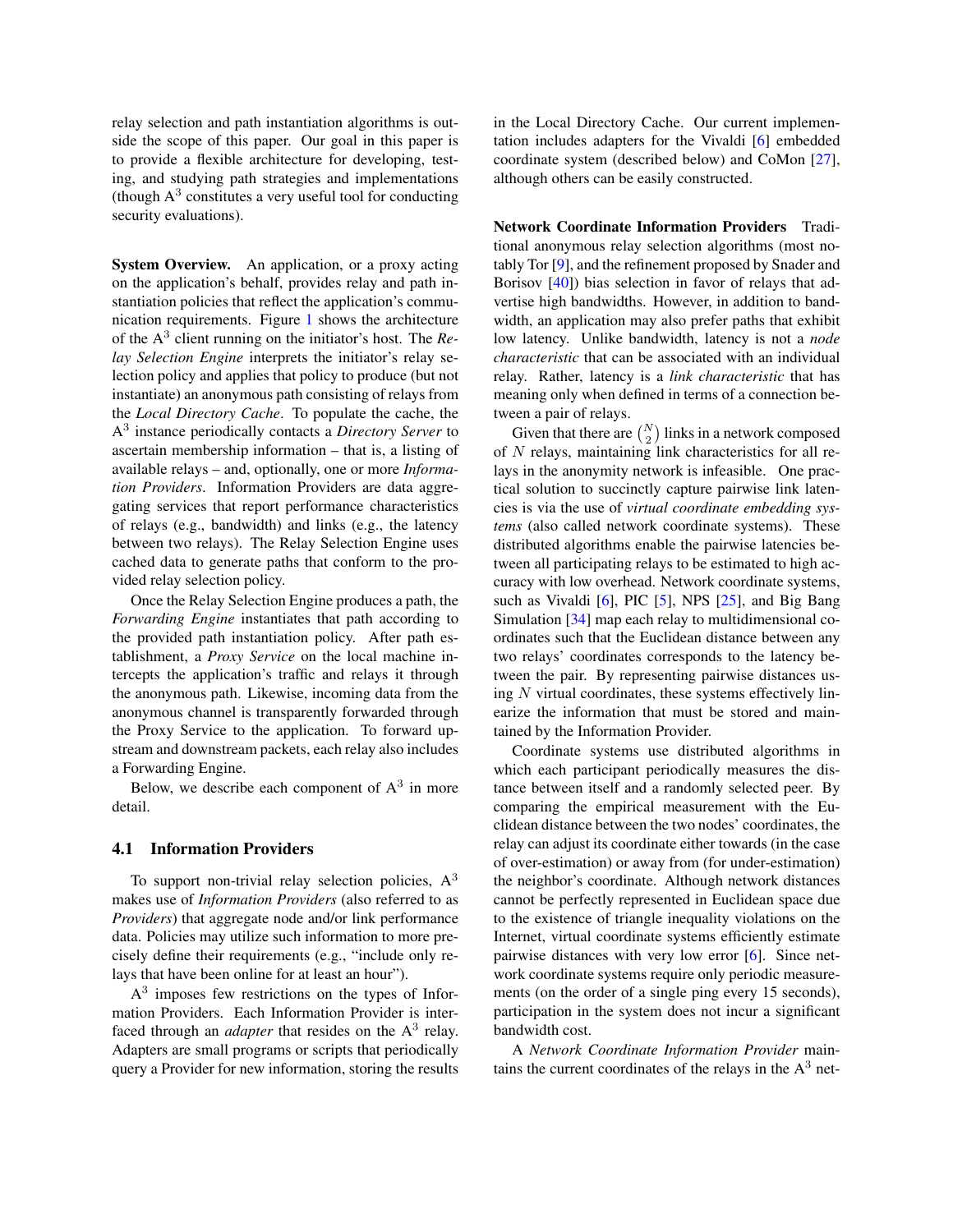

<span id="page-5-0"></span>**Figure 1. The A**<sup>3</sup> **architecture.**

work. Relays periodically send updates to the Provider whenever its coordinate changes from its last reported value (e.g., by more than 10ms).

Unfortunately, the distributed nature of coordinate systems make them particularly vulnerable to insider manipulation. Recent studies [\[16\]](#page-18-12) on Vivaldi have shown that when 30% of nodes lie about their coordinates, Vivaldi's accuracy decreases by a factor of five. Attacking the coordinate system provides a vector for an adversary to either prevent high performance routing or bias routing decisions in favor of relays under their control. Fortunately, practical coordinate protection techniques may be applied on top of the embedding system to protect the veracity of advertised coordinates [\[5,](#page-18-10) [33,](#page-19-18) [15,](#page-18-13) [43,](#page-19-19) [37\]](#page-19-20). Often, these coordinate security techniques rely on spatial and temporal heuristics to spot false coordinate advertisements [\[43\]](#page-19-19), utilize a small set of trusted surveyor nodes [\[33,](#page-19-18) [15\]](#page-18-13), or assess coordinate accuracy using a distributed voting protocol [\[37\]](#page-19-20). Network Coordinate Information Providers should employ such services to ensure that the coordinate information it provides to  $A<sup>3</sup>$  nodes is trustworthy.

Relay-Assisted Information Providers Relays have access to a significant number of local performance indicators. For instance, a relay can measure its current upstream and downstream throughput, processor usage, and available memory, and estimate its bandwidth capacity. Such information can be collected and stored in a *Relay-Assisted Information Provider*. The CoMon Monitoring Infrastructure [\[27\]](#page-19-15) that operates on the PlanetLab testbed [\[28\]](#page-19-21) is one such example.

As has been pointed out by Øverlier [\[26\]](#page-19-12) and others [\[40,](#page-19-8) [3,](#page-18-8) [36\]](#page-19-7), malicious relays may purposefully attract a large fraction of anonymous traffic by falsely advertising favorable performance, consequently increasing their view of traffic in the anonymous network. To

mitigate such attacks, Snader and Borisov propose the use of *opportunistic measurements* in which relays report the observed throughput of their network peers. The Provider (or in their case, the directory service) reports the median of the reported measurements [\[40\]](#page-19-8). Similar protection schemes are applicable to  $A<sup>3</sup>$  Information Providers. Here, relays report the bandwidth and responsiveness of peer relays with whom they interact. Certain metrics (e.g., memory usage) cannot easily be probed by remote parties, and if reported by Information Providers, should be treated with some degree of skepticism by the relays that make use of them.

Other Potential Information Providers There have been a number of proposals (e.g. iPlane [\[21\]](#page-18-14), IDMaps [\[11\]](#page-18-15), OASIS [\[12\]](#page-18-16), and Meridian [\[42\]](#page-19-22)) that attempt to succinctly map the structure of the Internet and provide estimates of latency and (in some cases) bandwidth between arbitrary Internet hosts. Such systems have typically been deployed to provide proximity-based routing [\[38\]](#page-19-6), neighbor selection in overlays [\[7\]](#page-18-17), network-aware overlays, and replica placement in content-distribution networks. However, these systems are also applicable to anonymity services in which the initiator is interested in discovering the cost of routing through a particular relay. By constructing adapters that access the interfaces to these systems, initiators can construct relay selection policies that take advantage of such services. The mechanism for inserting polled information into the Local Directory Cache is described in the following section.

### 4.2 Other Components of A<sup>3</sup>

We briefly describe the other components of the  $A<sup>3</sup>$ system, namely the directory service, local directory cache, relay selection engine, and forwarding engine.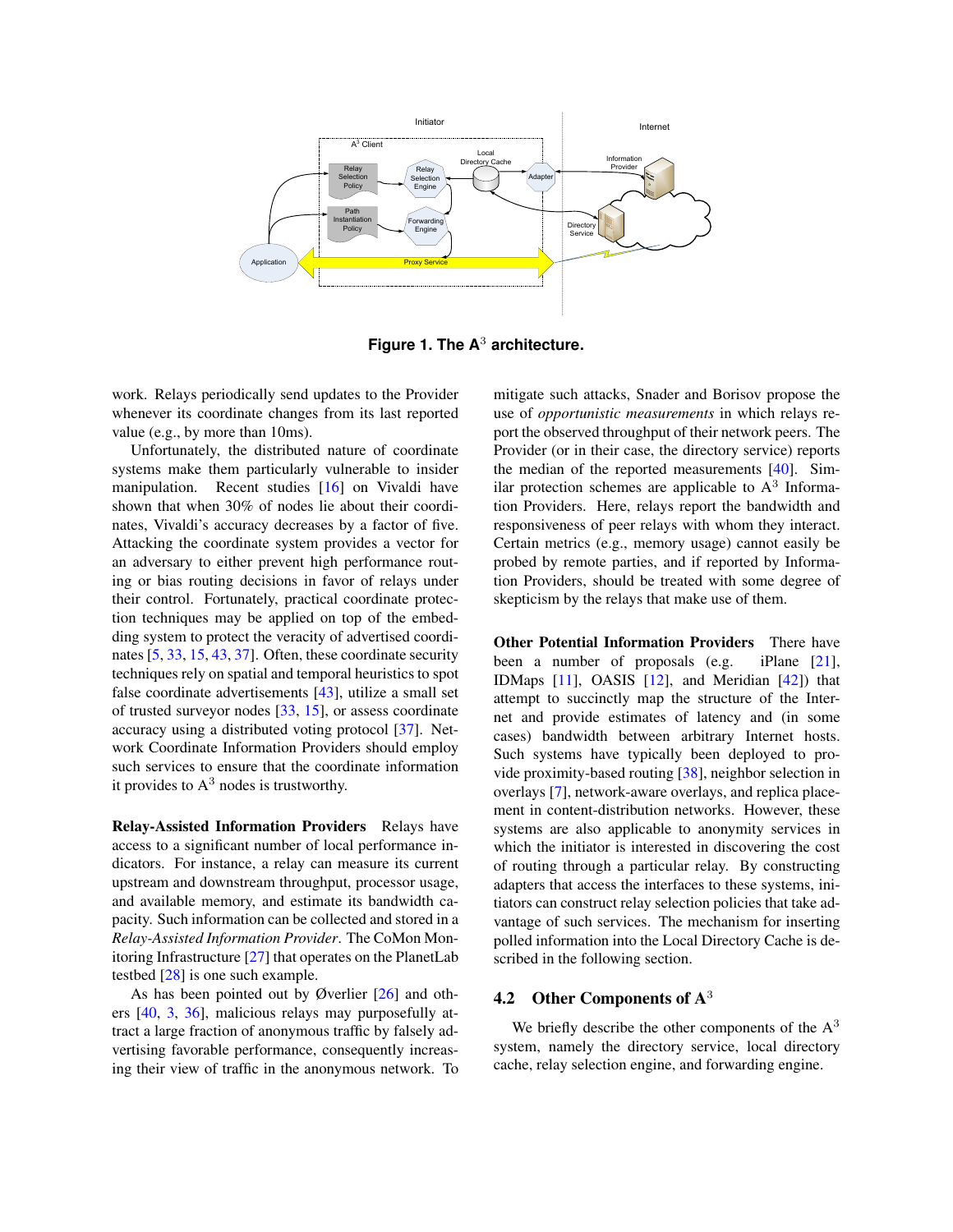#### 4.2.1 Directory Service

Node discovery is facilitated by a *Directory Service* (or simply Directory) that maintains membership information on all the relay nodes currently participating in the  $A<sup>3</sup>$  platform. Relays that join the  $A<sup>3</sup>$  network publish their network address and public key to the Directory Service. Initiators periodically poll the Directory to discover peer nodes that may potentially be used as routers in anonymous paths.

The Directory Server represents a central point of failure in the network. If the server becomes unavailable, then initiators cannot discern the network addresses of available relays. If the Directory is malicious or becomes compromised, then it can answer queries with only the identities of misbehaving relays.

Tor reduces this risk by establishing multiple semitrusted *directory authorities* [\[1\]](#page-18-18). The authorities periodically vote on a summary of the network (that is, the relays that constitute the network), and disseminate signed *consensus documents* to Tor routers. The routers further redistribute this network information to other routers and to clients. Clients verify signatures on consensus documents based on certificates shipped with the Tor binary. Although our current implementation uses a single Directory Service, such protections can be straightforwardly applied to  $A^3$ .

#### <span id="page-6-1"></span>4.2.2 Local Directory Cache

The *Local Directory Cache* periodically queries and stores performance data from Information Providers. The rate at which the cache polls Providers affects both the freshness of cached data as well as the relay's communication overhead. The tradeoff between update intervals and bandwidth costs depends on the rate at which performance characteristics change in the network, and is explored in more detail in Section [7.](#page-11-0)

The Local Directory Cache uses adapters to query the various Information Providers, storing the results in tables that are accessible by the Relay Selection Engine. Adapters define tables using the materialize keyword as described in Section [3.](#page-2-1) For example, given the following A<sup>3</sup>LoG statements,

```
materialize(tBandwidth, Infinity, Infinity, keys(1)).
materialize(tVivaldiCoordinates, Infinity,
            Infinity,keys(1)).
tBandwidth("10.0.0.1", 1000, 500, 3000).
tVivaldiCoordinates("10.0.0.1", [10,-6]).
```
the Local Directory Cache will create two tables: tBandwidth and tVivaldiCoordinates. The former holds the address of a remote node, its upstream bandwidth, downstream bandwidth, and bandwidth capacity.

The  $k$ eys(1) argument specifies that an existing tuple should be replaced if a new tuple arrives with the same first field (the network address). Similarly, the latter table stores the coordinates of a remote node. The two example tBandwidth and tVivaldiCoordinates statements insert data into the respective table. Such statements are executed by the adapter as new data is polled from Information Providers.

### 4.2.3 Relay Selection Engine

The Relay Selection Engine provides the flexibility that enables applications to communicate their routing requirements. At runtime, applications provide relay selection policies that specify their individual routing criteria. Using the information stored in the Local Directory Cache, the Relay Selection Engine forms routes according to the specified policy. The participants of generated paths are relayed to the Forwarding Engine (see below) that instantiates the path. Relay selection is explored in more detail in Section [5.](#page-6-0)

#### 4.2.4 Forwarding Engine

The *Forwarding Engine* consists of a declarative networking engine enhanced with low-level cryptographic primitives. The Forwarding Engine provides methods for composing these primitives to form high-level operations. For example, the one-way authentication and symmetric key-exchange primitives used in Tor path instantiation are constructed by composing RSA digital signatures with Diffie-Hellman key exchange.

The Forwarding Engine instantiates the anonymous path provided by the Relay Selection Engine according to rules specified in the *path instantiation policy*. Additionally, the Forwarding Engine supports message relay over instantiated anonymous paths. That is, the Forwarding Engine is used both to construct paths as well as to relay application messages over the anonymous route. In the case of Onion Routing, Tor, and Crowds, the rules for path instantiation and message relay are distributed recursive queries. We revisit the routing engine in Section [6.](#page-9-0)

### <span id="page-6-0"></span>5 Relay Selection Policies

In this section, we demonstrate how a variety of strategies used by the relay selection engine can be expressed using the declarative framework. These rules are then executed by a declarative networking engine to implement the selection policies. In presenting the relay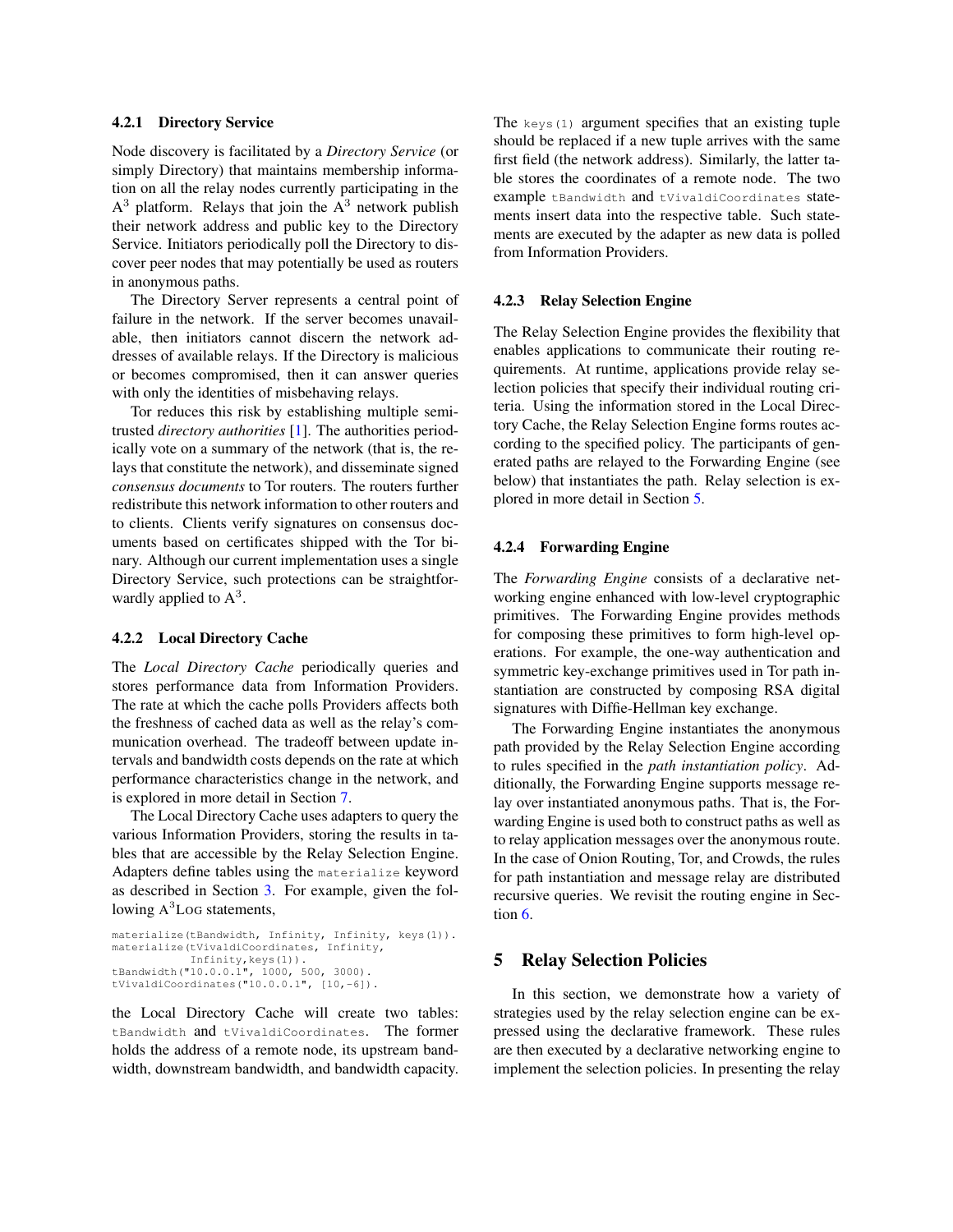| Algorithm                      | Reference     | <b>Description</b>                                        | <b>Benefits</b>                                                | <b>Example Usage</b> |
|--------------------------------|---------------|-----------------------------------------------------------|----------------------------------------------------------------|----------------------|
| RANDOM                         | Section 5.1   | Relays selected uniformly at random                       | Produces low node prevalences                                  | Email mixing         |
| <b>TOR</b> [9]                 | Section 5.1.1 | Relays biased proportionally to band-<br>width            | High bandwidth and network utiliza-<br>tion $[24]$             | Web browsing         |
| SNADER-<br><b>BORISOV</b> [40] | Section 5.1.2 | Tunable bias towards bandwidth                            | Tunable anonymity and performance                              | File transfer        |
| <b>CONSTRAINT</b>              | Section 5.2.1 | Specification of end-to-end perfor-<br>mance requirements | communication<br><b>Expresses</b><br>require-<br>ments         | <b>VoIP</b>          |
| WEIGHTED $[36, 35]$            | Appendix A    | Bias relay selection in favor of link-<br>properties      | Extends support to multiple metrics<br>(latency, jitter, etc.) | Streaming multicast  |
| <b>HYBRID</b>                  | Section 5.2.3 | Combines above techniques                                 | Supports highly flexible routing poli-<br>cies                 | Video conferencing   |

<span id="page-7-2"></span>**Table 1. Example relay selection policies**

selection examples in  $A<sup>3</sup>$  Log, we also highlight extensions we have made to canonical declarative languages, including customizable *random aggregates*, *ranking aggregates*, and a *tuple list type* convenient for selecting and manipulating relays and coordinates.

Our goal in this section is to highlight the flexibility, ease of programming, and ease of reuse afforded by a declarative query language. We show that routing protocols can be expressed in a few A <sup>3</sup>LOG rules, and additional protocols can be created by simple modifications to previous examples. We present examples of wellknown node-based and link-based strategies, as well as hybrid strategies that select relays based on a combination of node and link metrics. In addition to the specific rules shown, users of  $A<sup>3</sup>$  can also maintain several sets of rules, as well as dynamically specify rule parameters in new path requests. This allows for extremely flexible, on-the-fly path generation tuned for specified parameters without additional modification to  $A<sup>3</sup>$  Log code.

In all our examples below, we assume that each  $A<sup>3</sup>$ node has a background process that periodically polls the Directory Server to gather candidate nodes. At each node, the returned information is stored in a node table, indexed by the IP address of the node. Additional attributes obtained from Information Providers are included in this table (for example, the network coordinate of the node, its bandwidth measurements, etc.)<sup>[2](#page-7-1)</sup>. These node and measurement data are then used as input to  $A<sup>3</sup>$  for executing  $A<sup>3</sup>$  Log rules that will select candidate relays. In all our example programs, the output of interest is an ePathResult (Src, Dst, P) tuple, where  $P$  is the list of relay node tuples (which includes their addresses, bandwidth, coordinates or any other attributes relevant to the query) from Src to Dst. The properties of the example relay selection policies are summarized in Table [1.](#page-7-2)

### <span id="page-7-0"></span>5.1 Node-based Relay Selection

As its name suggests, node-based relay selection primarily selects nodes based on node characteristics, typically bandwidth. The following rule  $r1$  shows an example  $A<sup>3</sup>$ LoG program being executed by an  $A<sup>3</sup>$  node. Given a request to generate a path from Src to Dst, the program randomly selects three relay nodes other (excluding Src and Dst).

```
r1 ePathResult(Src, Dst, RAND(3)<IP>) :-
     ePathRequest(Src, Dst), node(IP),
    Src != IP, Dst != IP.
```
Rule  $r_1$  takes as input a path request, in the form of an event tuple ePathRequest (Src, Dst), where Src is typically the address of the node that issued the request, and Dst is the address of the responder. Rule  $r1$  is essentially a typical database query with group-by attributes  $(1P \text{ in } I)$ this case) and a *random aggregate*.

Unlike a regular aggregate that computes, for instance, the minimum and maximum value, a random aggregate is a function of the form RANDAGG $(a_1, a_2, ..., a_m)(p_1, p_2, ..., p_n)$  that takes in  $(a_1, a_2, ..., a_m)$  as m argument parameters, and n arguments in  $\langle p_1, p_2, ..., p_n \rangle$  that denote the output (projection) attributes of the resulting group-by value. Given result tuples generated in the rule body, for each group-by value, RANDAGG performs the appropriate random selection algorithm based on its function definition, and then returns a list of tuples with the appropriate  $n$ attributes being projected from the results.

For instance, in rule  $r1$ , RAND(3)<IP> is a random aggregate with argument 3 and projecting by IP. With these parameters, the aggregate will return 3 randomly selected nodes without replacement from the result of executing the rule body. The output of executing the rule r1 is the ePathResults(Src,Dst,P) event tuple, where P is a list of tuples each containing the IP address field of the selected relay nodes from Src to Dst. The additional selection predicates in  $r1$  ensure that neither  $src$  or  $Dst$ are selected as relay nodes.

<span id="page-7-1"></span><sup>2</sup>Note that these attributes correspond to the attributes in tBandwidth and tVivaldiCoordinates tables described in Section [4.2.2.](#page-6-1) For ease of exposition, we refer to them as attributes in the node materialized table.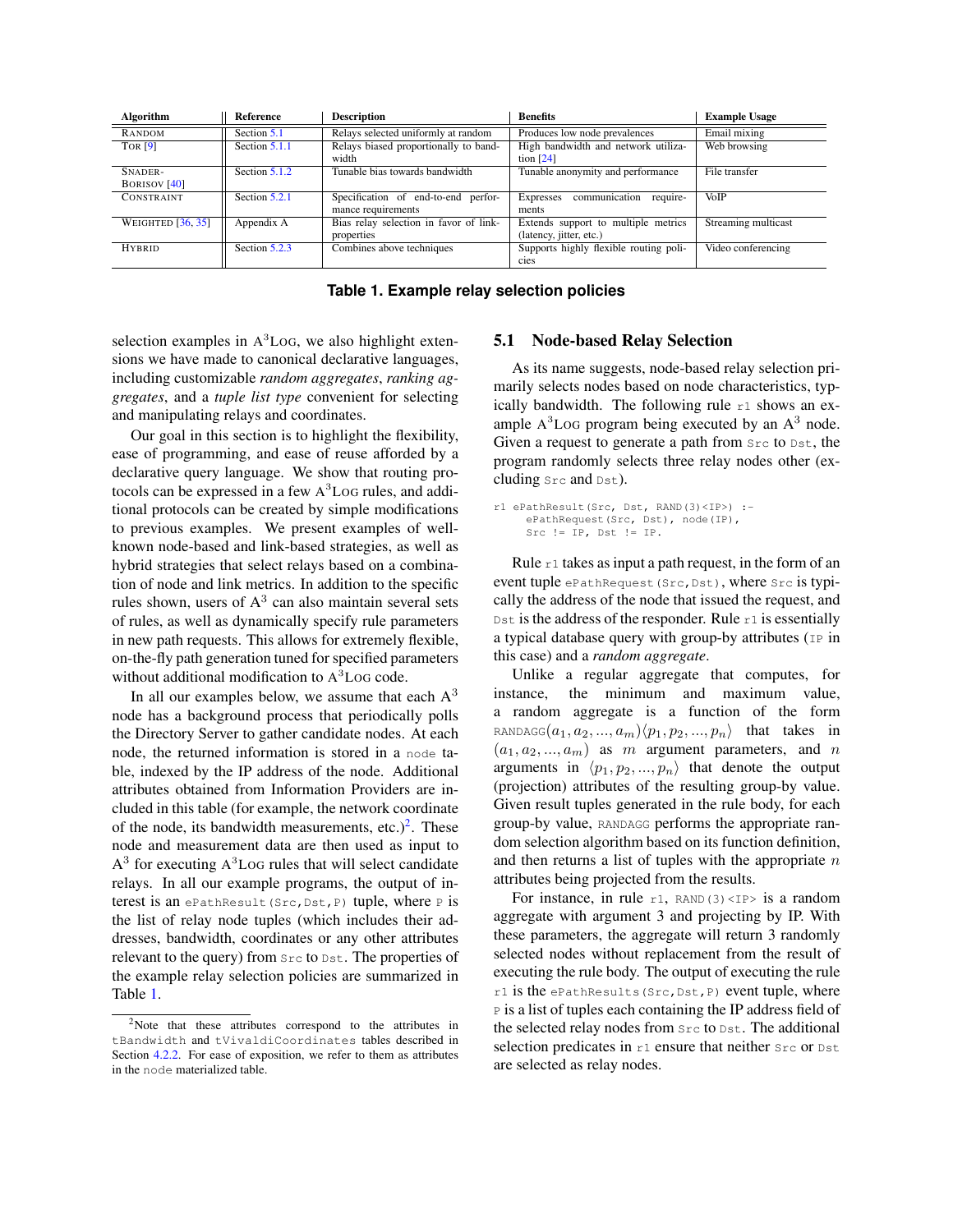#### <span id="page-8-0"></span>5.1.1 Bandwidth-weighted Selection

The above selection strategy randomly chooses three nodes as relays without taking into consideration their node characteristics. As an enhancement, the following rules implement Tor's relay selection [\[8\]](#page-18-4) and selects nodes with probability weighted by their bandwidth. A node with higher bandwidth has a greater probability of being selected, and the likelihood of selection relative to other nodes is linearly proportional to bandwidth.

```
t1 eCandidateRelay(Src, Dst, PathsSoFar,
                   RANDWEIGHTED(1,BW)<IP>) :-
     ePathRequest(Src, Dst, PathsSoFar),
    node(IP,BW), Src != IP, Dst != IP.
t2 ePartialPath(Src, Dst, PathNew) :-
     eCandidateRelay(Src,Dst,PathsSoFar,Relay),
     PathsSoFar.inPath(Relay[0]) = false,
    PathNew = f_append(PathsSoFar, Relay[0]).
t3 ePartialPath(Src, Dst, PathsSoFar) :-
     eCandidateRelay(Src,Dst,PathsSoFar,Relay),
    PathsSoFar.inPath(Relay[0]) = true.
t4 ePathRequest(Src, Dst, P) :-
    ePartialPath(Src, Dst, P), f_size(P) < 3.
t5 ePathResult(Src, Dst, P) :-
    ePartialPath(Src, Dst, P), f_size(P) = 3.
```
The initial route request is triggered by the requesting event ePathRequest(Src,Dst,()), where the last attribute is the current path initially initialized to the empty list  $()$ . Rule  $t1$  is similar to the earlier rule  $r_1$ , except that it uses the aggregate function RANDWEIGHTED  $(1, BW)$  <IP> which selects one tuple randomly from the tuples derived from executing the rule body, with probability linearly weighted by the bandwidth attribute BW. (To bias the selection using another metric such as average node load, one would simply have to modify the parameter to RANDWEIGHTED.) The resulting output is a list containing one tuple, which can be retrieved as the first element of the list (indicated by the index  $[0]$ ) followed by a projection on the  $IP$  field.

Rules  $t2$  and  $t3$  generate a new ePartialPath if the chosen Relay is not already in the current partial path; otherwise, they add the relay's IP to the path. The process repeats in  $t_4$  if the number of relays selected is less than three. Eventually, the resulting path ePathResult is returned via rule  $t_5$  when three relay nodes have been chosen.

#### <span id="page-8-1"></span>5.1.2 Tunable Performance/Anonymity Selection

Snader's and Borisov's recent proposal [\[40\]](#page-19-8) introduces a tunable weighting system that allows the initiator to trade between anonymity and performance. Briefly, their proposal defines the family of functions

<span id="page-8-2"></span>
$$
f_s(x) = \begin{cases} \frac{1-2^{sx}}{1-2^s} & \text{if } s \neq 0\\ x & \text{if } s = 0 \end{cases}
$$
 (1)

where  $s$  is a parameter chosen by the initiator that allows for a tradeoff between anonymity and performance. After ranking the relays by bandwidth, the initiator chooses the relay with index  $\left| n \cdot f_s(x) \right|$ , where x is chosen uniformly at random from  $[0, 1)$ , and n is the number of nodes. By applying higher values of s, the initiator is able to more heavily bias her selections towards bandwidth. On the other hand, for  $s = 0$ , a relay is chosen uniformly at random [\[40\]](#page-19-8). Each relay is selected independently and without replacement according to the distribution imposed by Eq. [1.](#page-8-2)

Snader and Borisov's algorithm may be represented in  $A<sup>3</sup>$ Log by modifying the  $t_1$  rule from above into two rules:

```
s1 eRelayList(Src,Dst,PathsSoFar,S,SORT(BW)<IP>) :-
     ePathRequest(Src,Dst,PathsSoFar,S), node(IP,BW),
     Src != IP, Dst != IP.
s2 eCandidateRelay(Src, Dst, PathsSoFar, Relay) :-
     eRelayList(Src, Dest, PathsSoFar, S, SortedRelayList),
     sbRand = (1 - 2^{(s)} (s * f_{rand}(01))) / (1 - 2^{s}),
     Relay = f_selectIndex(SortedRelayList, sbRand).
```
SORT(BW)<IP> is a *ranking aggregate* which follows a similar syntax as the random aggregates. It takes all the resulting tuples derived from executing the rule body, performs a sort using the BW attribute, and then returns the projected field IP as a nested tuple based on the sort order. Hence, the SortedRelayList attribute of eRelayList will include a sorted list of IP tuples. Rule s2 applies Eq. [1](#page-8-2) to generate a biased random variable which is then used to index into the list and select a relay.

#### 5.2 Link-based Selection

The previous examples have focused exclusively on *node characteristics* – performance metrics (i.e., bandwidth) that may be attributed to individual relays. In *link-based path selection* [\[36\]](#page-19-7), the e2e performance of a path is computed by aggregating the cost of all links that comprise the path, where cost is defined in terms of *link characteristics* such as latency, loss, and jitter. (While bandwidth is a node-based characteristic, it can also be represented as a link characteristic by considering the measured available bandwidth on a link connecting two nodes.) The use of link rather than node characteristics enables not only more flexible routing (since initiators can construct anonymous routes that meet more specific communication requirements), but also offers better protection of the identities of the communicating parties [\[36\]](#page-19-7).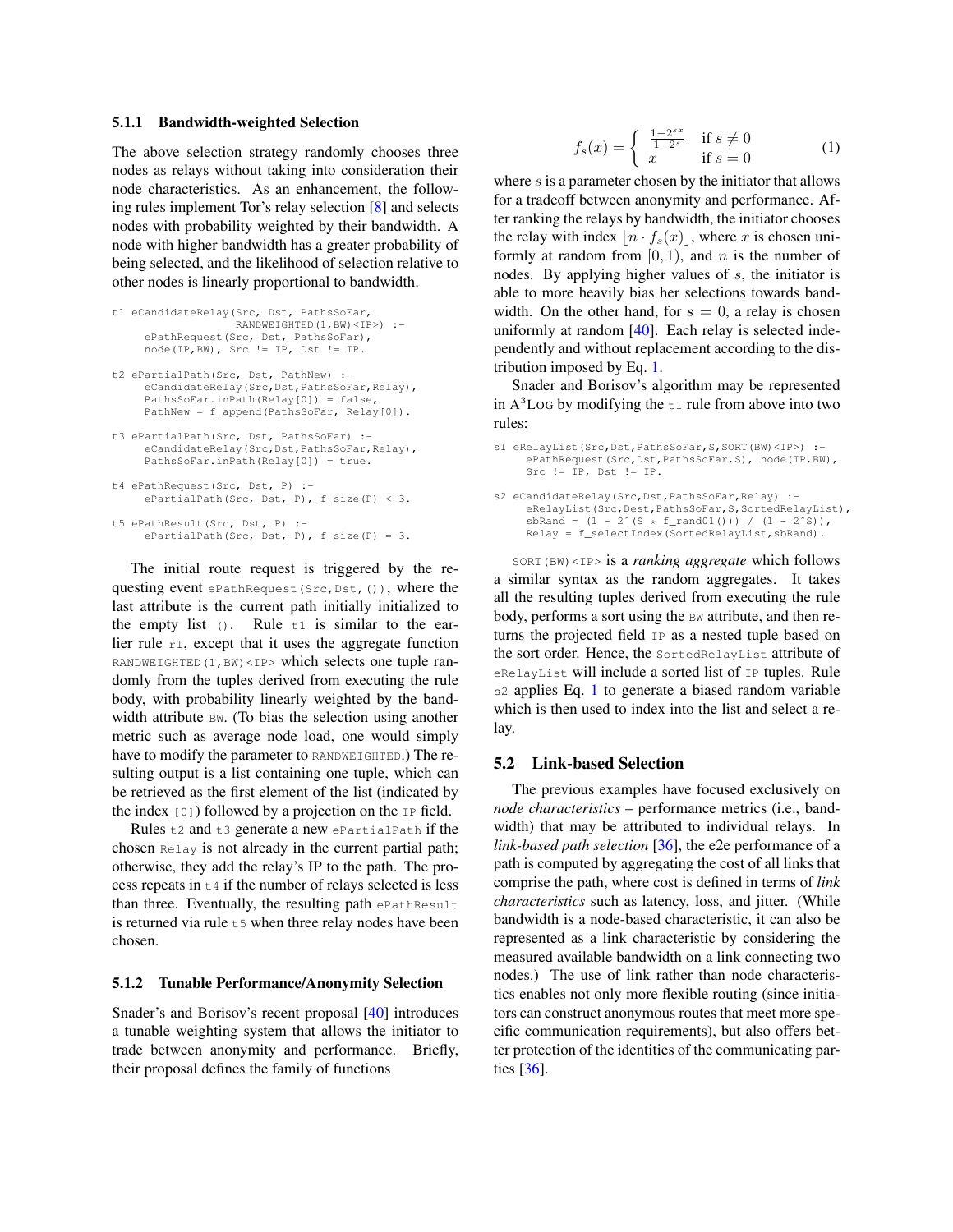In these examples, the table of node information gathered from the directory service and Information Providers is stored in the format node (IP, Coord) and includes nodes' network addresses and virtual coordinates.

#### <span id="page-9-1"></span>5.2.1 End-to-end Constraint-Based Selection

The simplest form of link-based selection is based on selecting paths that meet e2e constraints. Rules  $c1-c4$ result in the selection of three relay nodes where the e2e latency is less than Limit.

```
c1 eCandidatePath(Src,Dst,Limit,
   RAND(3)<IP,Coord>) :-
    ePathRequest(Src, Dst, Limit),
     node(IP, Coord), Src!=IP, Dst!=IP.
c2 ePathCost(Src, Dst, Limit, P, Cost) :-
     eCandidatePath(Src, Dst, Limit, P),
     Cost =
       f_coorddist(Src.Coord, P[0].Coord) +
       f_coorddist(P[0].Coord, P[1].Coord) +
       f_coorddist(P[1].Coord, P[2].Coord) +
       f_coorddist(P[2].Coord, Dst.Coord).
c3 ePathRequest(Src, Dst, Path) :
    ePathCost(Src, Dst, Limit, Path, Cost),
    Cost > Limit.
c4 ePathResult(Src, Dst, Path) :-
    ePathCost(Src, Dst, Limit, Path, Cost),
     Cost \leq Limit.
```
Rule  $c1$  is similar to the earlier random selection rules that select a random set of three relay nodes. Here, however, the Coord field is also projected for use in rule c2. Based on the three selected relays, c2 computes the e2e path cost as the sum of the Euclidean distances of the coordinates. The process repeats (rule  $c3$ ) until a path whose overall cost is less than Limit (an input variable) is selected (rule  $c4$ ).

#### 5.2.2 Tunable Performance/Anonymity Selection

In Appendix A, we additionally present a link-based path selection algorithm, WEIGHTED [\[36\]](#page-19-7) that provides tunable performance and anonymity. The algorithm consists of two phases. In the first phase, the initiator rapidly generates (but does not instantiate) candidate paths consisting of three relays chosen uniformly at random without replacement. The initiator computes the e2e cost of each generated candidate path. In the second phase, the initiator sorts the candidate paths by their cost estimates, and then applies Eq. [1](#page-8-2) to select the path.

#### <span id="page-9-2"></span>5.2.3 Hybrid Selection

Although the above rules use a single metric when selecting a path, it is easy to combine multiple factors for relay selection.

The following rule selects a path whose minimum bandwidth is above Thres by a conditional join on nodes in the table, and then uses the coordinate embedding system to select a path with e2e latency less than Limit. In this example, the table of all nodes node(IP, Coord, BW) stores the virtual latency coordinate as well as bandwidth for each node IP. Interestingly, we need only make one change to replace  $c1$  (from [5.2.1\)](#page-9-1) with h1:

h1 eCandidatePath(Src, Dst, Limit, RAND(3)<IP,Coord,BW>) : ePathRequest(Src, Dst, Limit, Thres), node(IP,Coord,BW), Src!=IP, Dst!=IP, BW>THRES.

Other hybrid policies using multiple metrics can be similarly constructed (for example, using the WEIGHTED policy only on nodes whose bandwidth is above a threshold).

### <span id="page-9-0"></span>6 Path Instantiation Policies

A 3 's forwarding engine performs *path instantiation*, a process that establishes necessary network state at each selected relay to enable bidirectional data flow over an anonymous circuit between a given initiator and any destination. Unlike relay selection, which happens locally at the initiator, path instantiation is an inherently distributed operation, and thus exercises the distributed execution features of A <sup>3</sup>LOG.

In this section, we demonstrate the use of  $A<sup>3</sup>$  Log for path instantiation. Due to space constraints, we primarily emphasize Onion Routing [\[30\]](#page-19-1) and leave a discussion of Tor [\[9\]](#page-18-0) and Crowds [\[31\]](#page-19-0) to Appendix B. We evaluate the performance of our Onion Routing path instantiation implementation in Section [7.2.1.](#page-12-0)

We begin with a brief overview of the path instantiation scheme used by Onion Routing. After selecting a path consisting of one or more relays – called *onion routers* – the initiator sends a recursively encrypted message called an *onion* to the first hop of the selected path. Each *layer* of the onion contains the address of the next desired hop in the path, and seed material to generate symmetric keys shared with the initiator <sup>[3](#page-9-3)</sup>. Public key cryptography ensures that every node can interpret exactly one layer of the onion. Each node removes its layer, generates keys from the seed material, and – if it is not the endpoint – forwards the remainder of the onion on to the next hop. The endpoint sends a confirmation message to the initiator backward along the newly-instantiated path.

<span id="page-9-3"></span><sup>&</sup>lt;sup>3</sup>In practice, each layer also contains information about which cryptographic algorithm to use in each direction of the circuit, a timestamp, and a version identifier.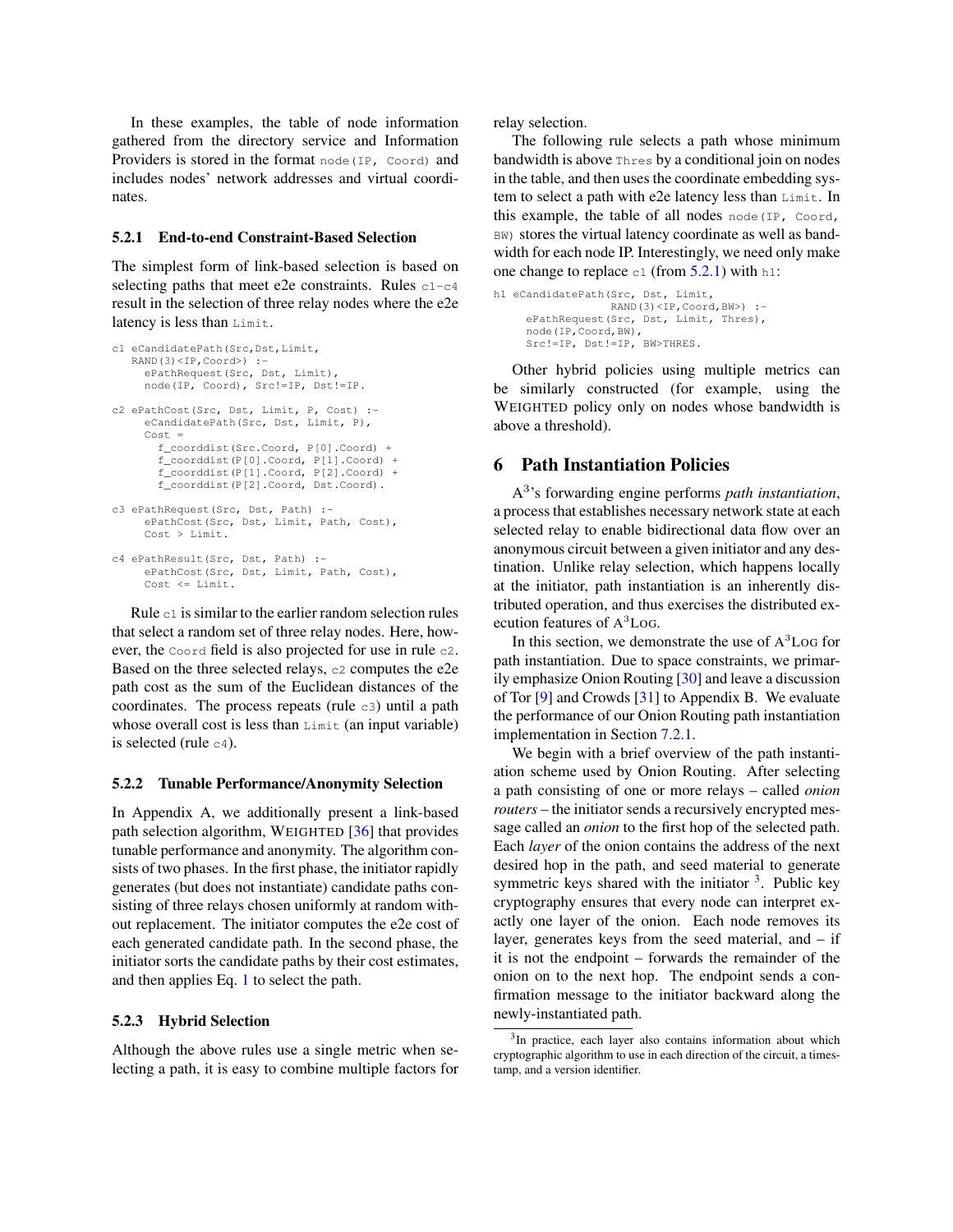More precisely, if the relays in the anonymous path are  $R_1, ..., R_n$  and  $M_1, ..., M_n$  are the relays' corresponding onion layers, then the onion is encrypted as  $E_{R_1}(M_1, E_{R_2}(M_2, ..., E_{R_N}(M_N)))$ , where  $E_X(W)$ denotes the encryption of message W using the public key belonging to  $X$ . In practice, only the key seed material is encrypted with the public key. The remaining data is encrypted using a symmetric key derived from the key seed material.

Onion routing specifies an additional link-layer protocol that governs how messages are exchanged between onion routers. For a discussion of this protocol, see [\[30\]](#page-19-1).

### **6.1 Onion Routing in**  $A^3$ **Log**

Our A <sup>3</sup>LOG implementation of Onion Routing requires 12 rules to specify path instantiation. These rules consist of three recursive computations: building the onion, relaying the onion along the path to establish state at each node, and forwarding a confirmation back along the path. We extended our implementation to support forwarding data along an instantiated path at a cost of five additional rules.

We briefly summarize the *schema* (data format) of the facts computed in relations at each node. All facts are indexed by a locally unique CID (circuit identifier). An initiator stores a circuitPath(CID, Path) fact that associates a circuit with a path representing the chosen relay nodes. The Path variable represents the result of the relay selection phase and is populated based on the ePathResult tuple. In addition, the initiator stores the current state of the circuit in the circuitStatus(CID,Status) relation. The value for Status may be either BUILDING or ESTABLISHED. As the path is being instantiated, the initiator and each intermediate relay creates a link-local identifier (ACI) for the circuit, stored along with the circuit's next relay in a circuitForward(CID,ACI,Node) fact. Similarly, the final relay and each intermediate relay stores the ACI generated by the previous Node in the circuitReverse(CID,ACI,Node) relation. At each relay, symmetric encryption keys (shared with the initiator) for forward and reverse cryptographic operations are stored in the circuitKeys(CID,ForwardKey,ReverseKey) relation. For each relay node, the initiator maintains these keys in the circuitInitiator(CID, Relay, ForwardKeys, ReverseKeys) relation.

It is worth noting that many of the relations used by the Onion Routing rules can also be used by Tor and Crowds. For example, all of these systems involve multiplexing traffic from multiple anonymous circuits over a

single link, necessitating the use of per-circuit link-local unique identifiers. Also, in each system, paths are bidirectional, requiring intermediate nodes to store the next node in each of the forward and backward directions. To differentiate between different types of paths, we use a circuitType(CID, Type) relation.

Below, we highlight the use of  $A<sup>3</sup>$  Log via the following three rules (oc1-oc3) that express the local recursive computation of generating an Onion at the initiator:

```
oc1 circuitPath(CID, Path),
    circuitStatus(CID, "BUILDING"),
    circuitForward(CID, ACIForward, FirstRelay),
    eCreateOnion(CID, LastRelay,
                 RemainingPath,FirstLayer) :-
       ePathResult(_,_,Path),
       FirstRelay=f_first(Path).IP,
       LastRelay=f_last(Path).IP,
       ACIForward=f_gen_aci(),
       RemainingPath=f_removeLast(Path),
       CID=f_gen_cid(), FirstLayer={}.
```
Rule oc1 is triggered upon insertion of a new path. It generates state at the initiator for the new circuit, including the local CID and link-local ACI. These are respectively used to differentiate between circuits at a given node and circuits on a given link. In addition,  $oc1$  associates the new circuit with its path representation, and a status describing the current stage of the circuit's lifecycle – BUILDING in this case indicates that the circuit is currently being instantiated and is not yet ready for use. Rule  $\circ$ c1 triggers the recursive rule,  $\circ$ c2, through the eCreateOnion event:

```
oc2 eCreateOnion(CID,NextRelay,
                 RemainingPath,NextLayer) :-
       eCreateOnion(CID, CurrentRelay,Path, PrevLayer),
       f_size(RemainingPath) != 0,
       NextRelay = f_last(Path).IP,
       RemainingPath = f_removeLast(Path),
       encryptOnion(CID, CurrentRelay,
                    PrevLayer, &EncryptedLayer),
       NextLayer={NextRelay, EncryptedLayer}
```
The eCreateOnion event represents an intermediate step of circuit instantiation. Its first argument references the CID of the circuit being created, its second notes the most recently added relay, and its third contains the intermediate representation of the onion. Note that onions are built outwards from the innermost layer. We denote the innermost layer as an empty list, as this layer will be interpreted by the ultimate relay in the circuit, who does not extend the path any further.

Rule oc2 calls the encryptOnion *Composable View* (CView, described in Section [6.2\)](#page-11-1), which encrypts the previous layer of the onion. Rule  $\circ$  c2 is linearly recursive and will continue to trigger itself and derive new facts as long as RemainingPath is nonempty. Each invocation of the rule removes a relay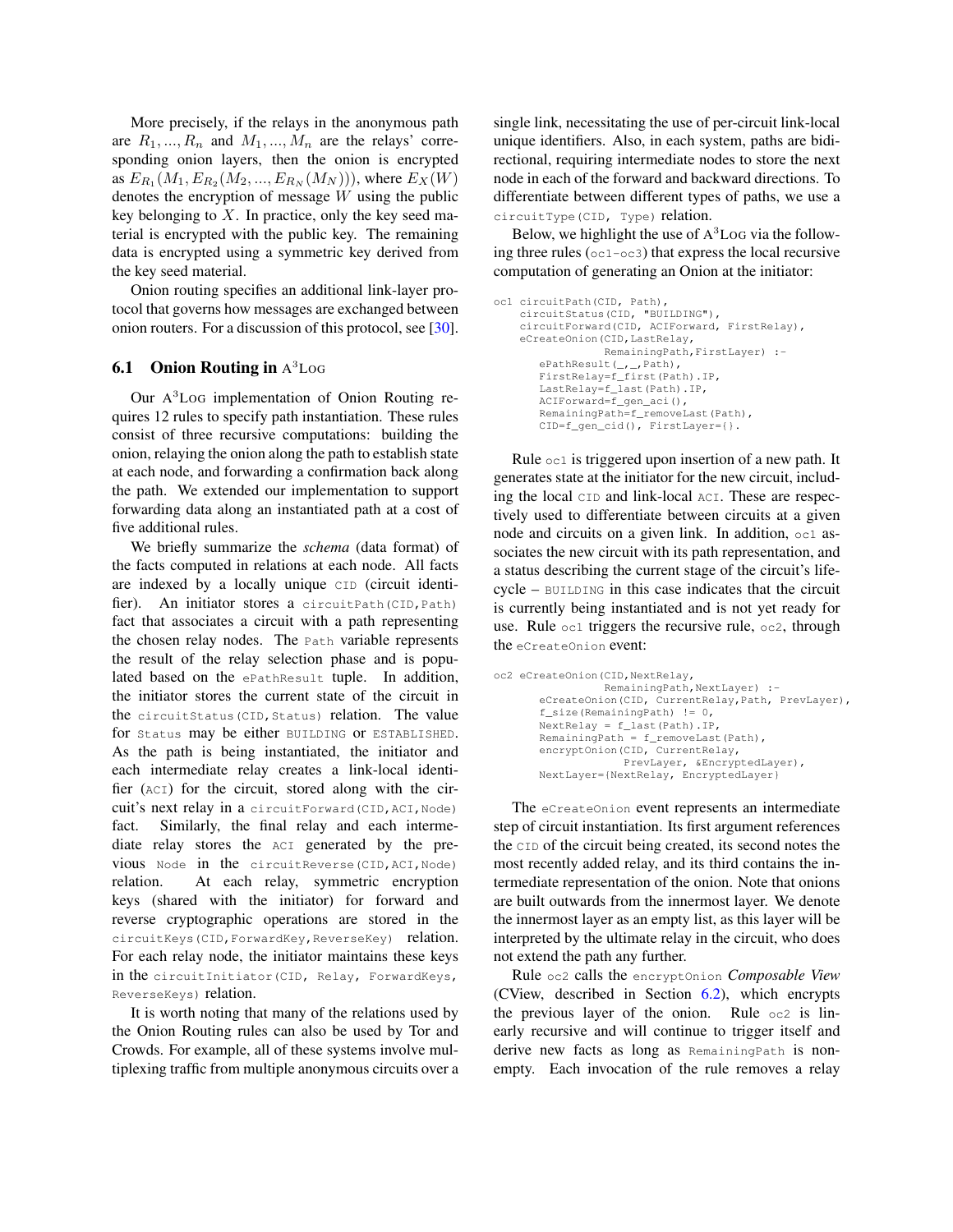node from RemainingPath as it adds a layer of encryption. Upon reaching the terminating condition – when Remaining Path is empty – rule  $\circ$  c3 is triggered:

```
oc3 eOnionMessage(@FirstRelay, ACI, CompleteOnion) :-
       eCreateOnion(CID, CurrentRelay,
                    RemainingPath, PrevLayer),
       f<sub>size</sub>(RemainingPath) = 0,
       circuitForward(CID, ACI, FirstRelay).
       encryptOnion(CID, CurrentRelay,
                    PrevLayer, &CompleteOnion).
```
Rule oc3 calls encryptOnion to encrypt the final layer of the onion, and sends the completed onion to the first relay node (via the location specifier @FirstRelay) read from the circuitForward relation. Upon receiving the onion, each intermediate relay will peel off and decrypt a layer of the onion (using the decryptOnion CView), extract the location of the subsequent hop, and recursively forward the onion. We omit these rules due to space constraints.

The observant reader will note that the above rules do not implement Onion Routing's link-layer protocol. One may easily specify this protocol in A <sup>3</sup>LOG by adding a layer of indirection to any rule that sends a high-level anonymous message. We omit the specification here, as it involves relatively mundane serialization, encapsulation, and encryption.

### <span id="page-11-1"></span>6.2 Composable Virtual View for Onion Encryption

In order maximize reusability between different path instantiation protocols and enable re-configurable encryption, we leverage *Composable Virtual Views* (CViews) [\[22\]](#page-19-10) to express high-level cryptographic primitives. A CView is a user-defined function implemented in A <sup>3</sup>LOG. A call to a CView may only occur in the body of a rule, and has the following syntax:

viewName(K1,K2,...,Kn, &R1,&R2,...,&Rm)

Each CView has a set of input attributes – shown above as  $K1, K2, \ldots Kn$  – which must be bound at the beginning of the call to the CView, and a set of return attributes,  $\&R1, \&R2, \ldots$ ,  $\&Rm$ , that are returned by the call. Note that CViews do not augment the expressive power of the A <sup>3</sup>LOG language but rather provide modularity. In fact, any rule that uses CViews can be rewritten as a series of regular A<sup>3</sup>LoG rules using a rewrite [\[22\]](#page-19-10).

We illustrate the encryptOnion CView used by the above rule:

```
def encryptOnion(CID, Node, Data_in, &Data_E) {
   eo1 circuitInitiatorKeys(CID, Node,
                            Key_forw, Key_back)
       this.return(Data_E) :-
          this.init(CID, Node, Data_in),
```

```
KeySeed = f qenKeySeed(),
Key\_onion = f\_sha1(KeySeed),
Key_forw = f_sha1(Key_Onion),
Key\_back = f\_shal(Key\_forw),
Payload_E = f_symEncrypt(Key_onion,Data_in),
publickey(Node,PubKey),
KeySeed_E = f_asymEncrypt(PubKey, KeySeed),
Data_E=[KeySeed_E, Payload_E].
```
The built-in predicates this.init and this.return respectively specify the input values and return values to/from the CView. Rule eo1 generates key seed material and iteratively applies the SHA-1 hash function to derive three symmetric keys to be shared between the initiator and a given  $\text{Node}$  in the circuit: (i)  $\text{Key}_\text{union}$ , used for encrypting the layer of the onion (except for KeySeed) destined for Node; (ii) Key\_forw, used for cryptographic operations on data sent forward from the initiator; and (iii) Key back, used for cryptographic operations on data sent backward to the initiator. These keys are stored at the initiator in the circuitInitiatorKeys relation<sup>[4](#page-11-2)</sup>. Rule eo0 then employs Key<sub>ronion</sub> to encrypt Data<sub>in</sub>, which consists of the next node in the circuit, and the previous layer of the onion. The KeySeed is then encrypted with the public key of Node.

Because CViews can clearly separate the cryptographic operations from the specification of the protocol, one can easily tune the encryption by customizing the above encryptOnion (and the corresponding decryptOnion) CView. Furthermore, CViews can facilitate reusability of these high-level cryptographic primitives across different path instantiation protocols.

# <span id="page-11-0"></span>7 Evaluation

}

In this section, we describe our implementation of  $A<sup>3</sup>$  and present measurement studies that demonstrate its ability to produce flexible anonymous paths at low performance overhead. To examine the scalability aspects of our implementation, we evaluate  $A<sup>3</sup>$  both in simulation using real-world network traces as well as an actual deployment on the PlanetLab testbed.

### 7.1 Implementation and Experimental Setup

A 3 's Relay Selection and Forwarding Engines has been implemented as an extension to the P2 [\[19\]](#page-18-6) declarative networking system, with enhancements to enable the various new features of  $A<sup>3</sup>$  Log as described in Sections [5](#page-6-0) and [6.](#page-9-0) All relay selection policies used our experiments produce paths with three anonymizing relays.

<span id="page-11-2"></span><sup>&</sup>lt;sup>4</sup>Note that circuit initiator does not contain Key onion – this key is only used for cryptographic operations on the onion sent for path instantiation, and need not be persisted.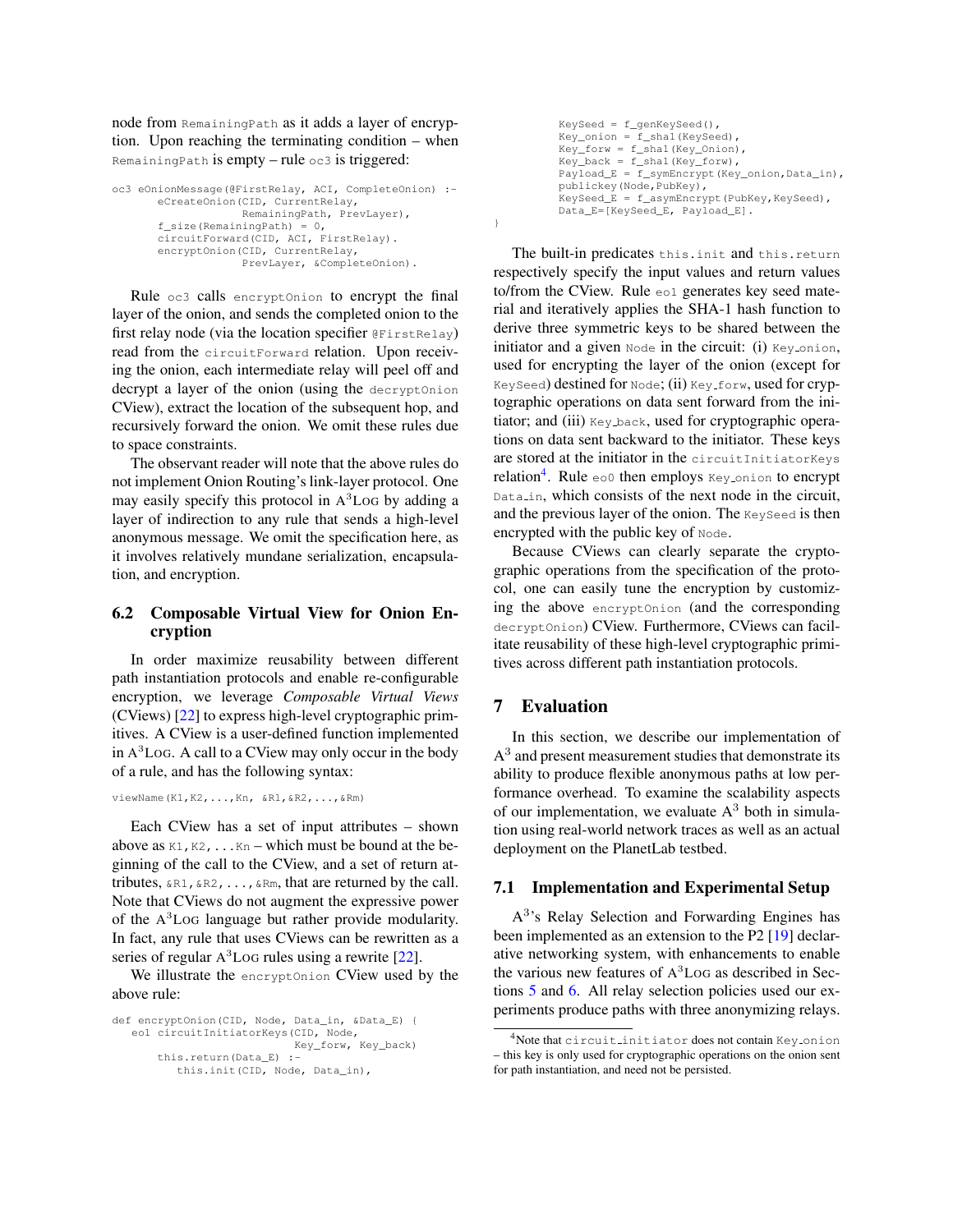We utilize a MySQL database server as our Directory Service.  $A<sup>3</sup>$  nodes register with the service and query for membership by sending SQL queries and updates to the server. Membership information that has not been refreshed within 15 minutes is purged from the directory. Although the MySQL protocol adds a small degree of unnecessary bandwidth overhead, directory fetches and updates occur infrequently. To minimize such overhead, compression is enabled in both  $A<sup>3</sup>$  clients and the database server. The Local Directory Cache, which queries the Directory Service for membership information, stores the results in materialize tables that are accessible to the Relay Selection Engine.

The  $A<sup>3</sup>$  system executes in simulation mode by taking as input a network trace consisting of pairwise latency measurements  $[17]$  and running several  $A<sup>3</sup>$  instances on a single machine. Actual implementation is achieved by running each  $A<sup>3</sup>$  instance on PlanetLab, interfacing with the Directory Service and Information Providers.

Our experiments utilize two Information Providers. Each relay (whether running in simulation mode or on PlanetLab) participates in a Vivaldi [\[6\]](#page-18-9) virtual coordinate embedding system. Relays update the Network Coordinate Information Provider (here, the MySQL database used as our Directory Service) with its new coordinate when the Euclidean distance between coordinate updates exceed 10ms. Additionally, our PlanetLab experiments utilize the CoMon PlanetLab Monitoring Infrastructure [\[27\]](#page-19-15) to retrieve peers' bandwidth, memory, and CPU usage information.

#### 7.2 Relay Selection Evaluation

 $A<sup>3</sup>$  is a flexible anonymity framework that enables the rapid development and deployment of relay selection algorithms. To demonstrate  $A^{3}$ 's ability to parse a diverse set of relay selection policies, we evaluate the performance characteristics of generated paths and compare them to their expected values.

#### <span id="page-12-0"></span>7.2.1 Simulation-based Evaluation

Figure [2](#page-13-0) shows the cumulative distribution of end-to-end (e2e) latencies using our  $A<sup>3</sup>$  implementation in simulation mode with the WEIGHTED relay selection policy [\[36\]](#page-19-7). The x-axis of the graph plots the achieved e2e latency, while the y-axis indicates the fraction of paths that has at most that latency. As input to the tracedriven simulator, we utilize the King dataset [\[17\]](#page-18-19), a collection of pairwise latencies collected from the Internet using the King method  $[14]$ . As can be seen from



<span id="page-12-1"></span>**Figure 4. Achieved performance as measured by e2e RTT under simulation using the King dataset with the** CONSTRAINT **relay selection policy.**

the figure, WEIGHTED reduces the e2e RTT of anonymous paths when compared to RANDOM. For example, the median RTT of anonymous paths decreases 30% from 261ms to 184ms when WEIGHTED is used. Similarly, Figure [3](#page-13-1) shows the achieved performance, measured as the e2e bandwidth of anonymous paths, using various node-based relay selection policies. Paths were constructed using bandwidth information retrieved from Tor directory servers. As expected, the Tor routing policy produces paths with significantly greater bandwidths than random selection. The Snader-Borisov algorithm achieves tunable performance results – as the value of s increases, the effective e2e bandwidth of anonymous paths also increases.

The performance of the anonymous paths shown in Figures [2](#page-13-0) and [3](#page-13-1) can be validated by comparing against results from previous studies [\[36\]](#page-19-7) in which the relay selection algorithms were hardcoded. Using  $A<sup>3</sup>$ , however, policies are concisely represented in a few lines of A <sup>3</sup>LOG, and are provided to the Relay Selection Engine during runtime.

Our novel CONSTRAINT algorithm allows applications to specify hard constraints on their anonymous paths. The performance results for various e2e latency constraints is shown in Figure [4.](#page-12-1) The graph plots the percentage of anonymous paths whose e2e latency met the constraint for both the CONSTRAINT and RANDOM relay selection policies. The results from the uniform selection policy serve as an approximation for the percentage of possible paths that meet the constraint, and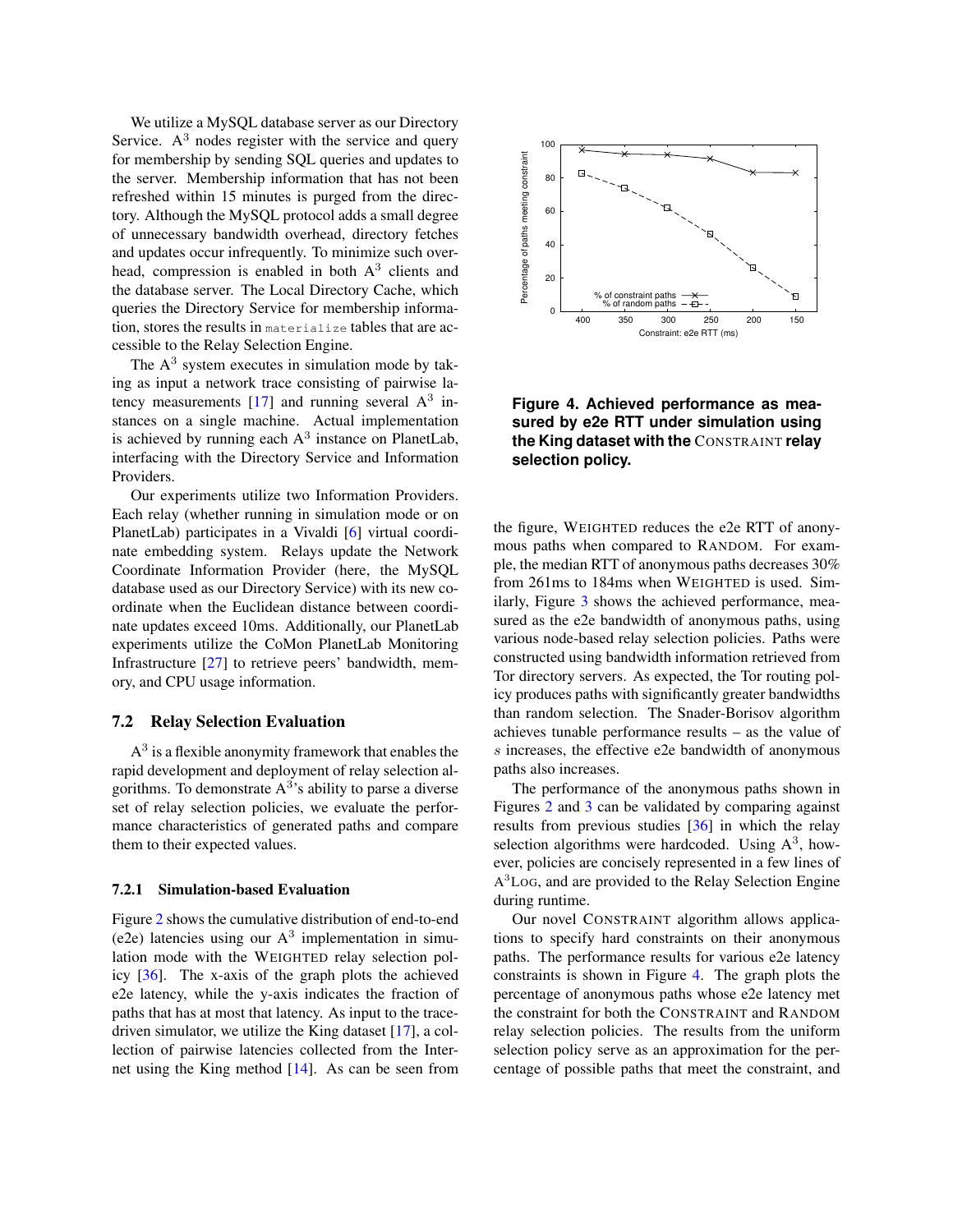

<span id="page-13-0"></span>**Figure 2. Achieved performance as measured by e2e RTT under simulation using the King dataset with the** WEIGHTED **relay selection policy.**



<span id="page-13-1"></span>**Figure 3. Achieved performance (log scale) as measured by e2e bandwidth under simulation using bandwidths from the Tor directory server for various node-based relay selection policies.**



<span id="page-13-2"></span>**Figure 5. Node prevalences for latency datasets**

therefore indicate the difficulty of finding conforming paths. Failure to meet the requirements specified by the CONSTRAINT strategy are due to embedding errors in the Vivaldi virtual coordinate system. That is, underestimations of network distances occasionally cause the Relay Selection Engine to incorrectly believe that a nonconforming path met the requirements of the policy.

When the constraint is lax and permits paths with e2e latencies of up to 350ms, 74% and 94% of the paths generated using uniform and CONSTRAINT, respectively,



<span id="page-13-3"></span>**Figure 6. Node prevalences for bandwidth datasets** *(log scale)***.**

adhere to the requirement. Even for very stringent requirements – e2e latencies of 150ms or less – 83% of paths produced for the CONSTRAINT policy met the requirement. In contrast, less than 9% of random paths had latencies below the threshold.

In addition to enabling flexible routing,  $A^3$  also serves as a tool for protocol designers to empirically measure some of the security characteristics of their algorithms. New protocols may be quickly encoded in  $A<sup>3</sup>$ LoG and tested on  $A<sup>3</sup>$ . The security of a given al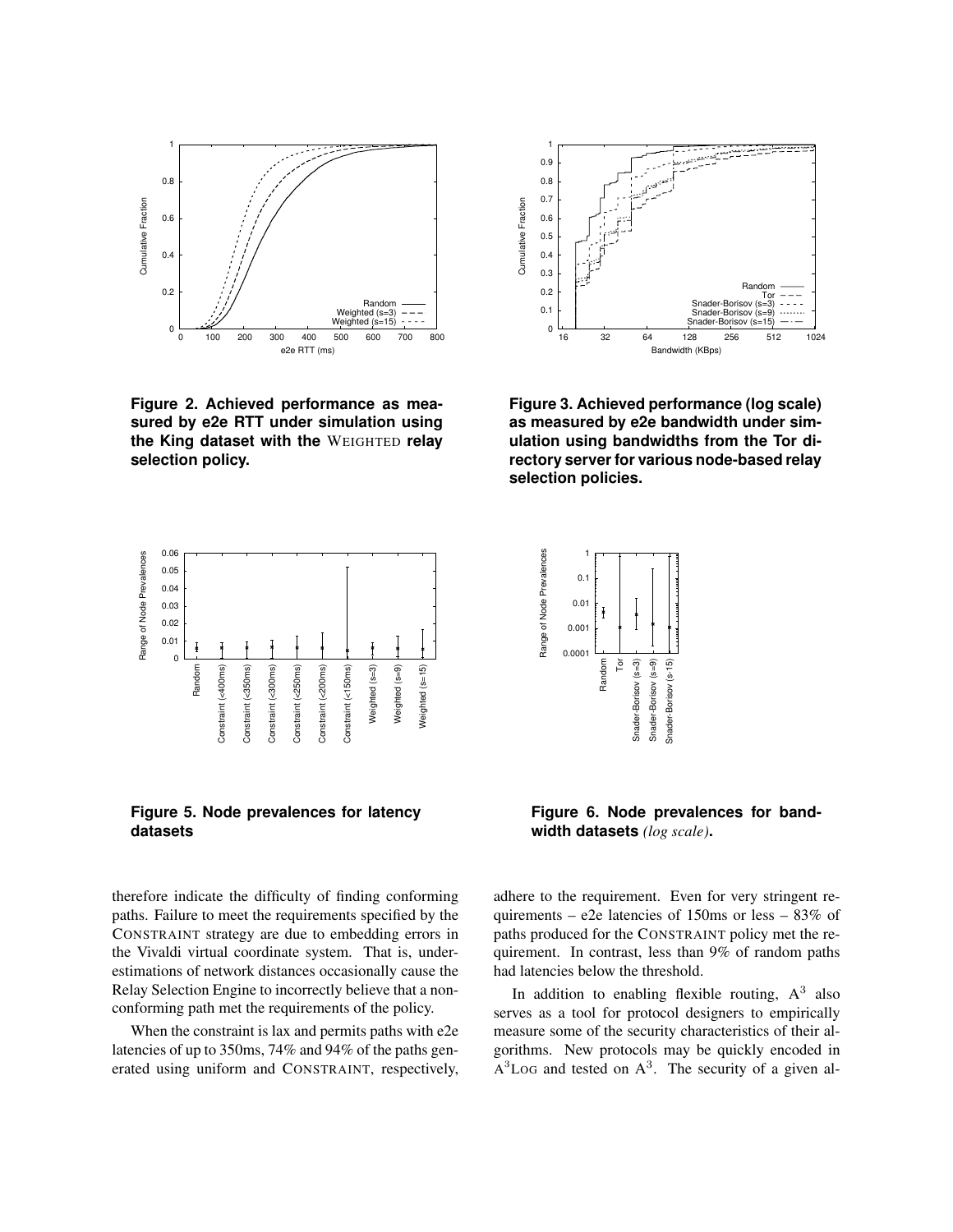gorithm may be partly assessed by examining the distribution of relays' *node prevalences* – the percentage of anonymous paths for which a given relay is a participant [\[36\]](#page-19-7). Comparing the node prevalences for various routing policies while keeping the network consistent provides a straightforward means of determining whether any particular relay is selected disproportionately during relay selection. Figures [5](#page-13-2) and [6](#page-13-3) plot the range of node prevalences for the previously described relay policies under simulation. Of particular interest is the *maximum* node prevalence – the percentage of paths that include the most popular chosen relay. As demonstrated in prior work [\[36\]](#page-19-7), the node prevalences resulting from link-based path selection (left) tend to be significantly lower than that of node-based selection.

#### 7.2.2 PlanetLab Deployment

To evaluate the system's performance on real-world networks, we installed  $A<sup>3</sup>$  on approximately 110 geographically distributed hosts on the PlanetLab testbed.

PlanetLab Performance. Figure [7](#page-15-0) shows the e2e path performance results on PlanetLab for the RANDOM, WEIGHTED, and CONSTRAINT strategies. Due to instability in the PlanetLab network, paths were abandoned after a two second timeout, leading to a maximum RTT of 2s. WEIGHTED (with  $s = 9$ ) reduced the median RTT of paths by 194ms (38%) as compared to random selection. 69% of paths met the fairly stringent 400ms requirement using the CONSTRAINT policy. By comparison, only 26% of random paths had e2e RTTs of less than 400ms.

Information Provider Polling Frequency In order to produce paths that adhere to application policies, the Routing Engine must rely on the data stored in the Local Directory Cache. If the data is stale, then routing decisions will be based on outdated information. However, frequent polling of the Information Providers consumes bandwidth both at relay nodes (whose resources may already be overburdened from forwarding traffic) and at the Providers. The rate at which information should be refreshed is highly dependent upon the particular metric. For example, bandwidth capacities may be fairly static, whereas bandwidth utilization varies significantly over time.

To understand this tradeoff for our Network Coordinate Information Provider, we examined the rate at which coordinates changed under high degrees of churn. Figure [8](#page-15-1) (log scale on both axes) plots the rate of change

(as measured by the distance between successive coordinate updates) on PlanetLab. Since relays operate independently and conduct coordinate updates at varying times, results are grouped at one minute intervals, with the 10th, 50th (median), and 90th percentiles plotted on the graph. Initially, 90% of all relays join the network at approximately the same time, resulting in substantial coordinate movement early in the experiment. However, the system quickly stabilizes– the median rate of change decreases to less than 10ms within 10 minutes. Hence, even in the near worst-case scenario in which all participants join the network at once, the coordinate system reaches equilibrium within approximately 10 minutes.

To model a more realistic scenario, the remaining 10% of PlanetLab nodes join the network after approximately 30 minutes (indicated by arrows on the graph). Immediately following the introduction of the new participants, the median difference between coordinate updates experiences a minor jump, but remains below 3ms.

Our results indicate that latency is fairly stable (at least on PlanetLab), requiring infrequent coordinate updates. Even when members of a large coalition of relays join the network simultaneously, the effect on coordinate stability is minor.

Processing Costs The Relay Selection Engine parses and interprets A <sup>3</sup>LOG policies and uses the information stored in the Local Directory Cache to generate conforming paths. The engine is implemented in C++ as an extension to the P2 declarative networking system [\[19\]](#page-18-6). We observe in our simulations and PlanetLab experiments that the time required to parse  $A<sup>3</sup>$  Log scripts (which occurs only when such scripts are loaded) and produce paths is minimal. For example, when running on PlanetLab with a heavy network load, the Relay Selection Engine requires on average less than 200ms to produce a path using the CONSTRAINT policy with multiple constraints.

### 7.3 Path Instantiation

Above, our evaluation validated the flexibility of A <sup>3</sup>LOG for supporting a wide range of relay selection policies with low performance overhead. Next, we benchmark the performance of declarative onion path instantiation. As described in Section  $6$ , the  $A<sup>3</sup>$ Log implementation of this protocol requires the use of secure communication, as well as symmetric-key cryptographic primitives and onion assembly. To isolate the effects of CPU and communication overhead, we conducted our evaluation in a local cluster in addition to the PlanetLab testbed.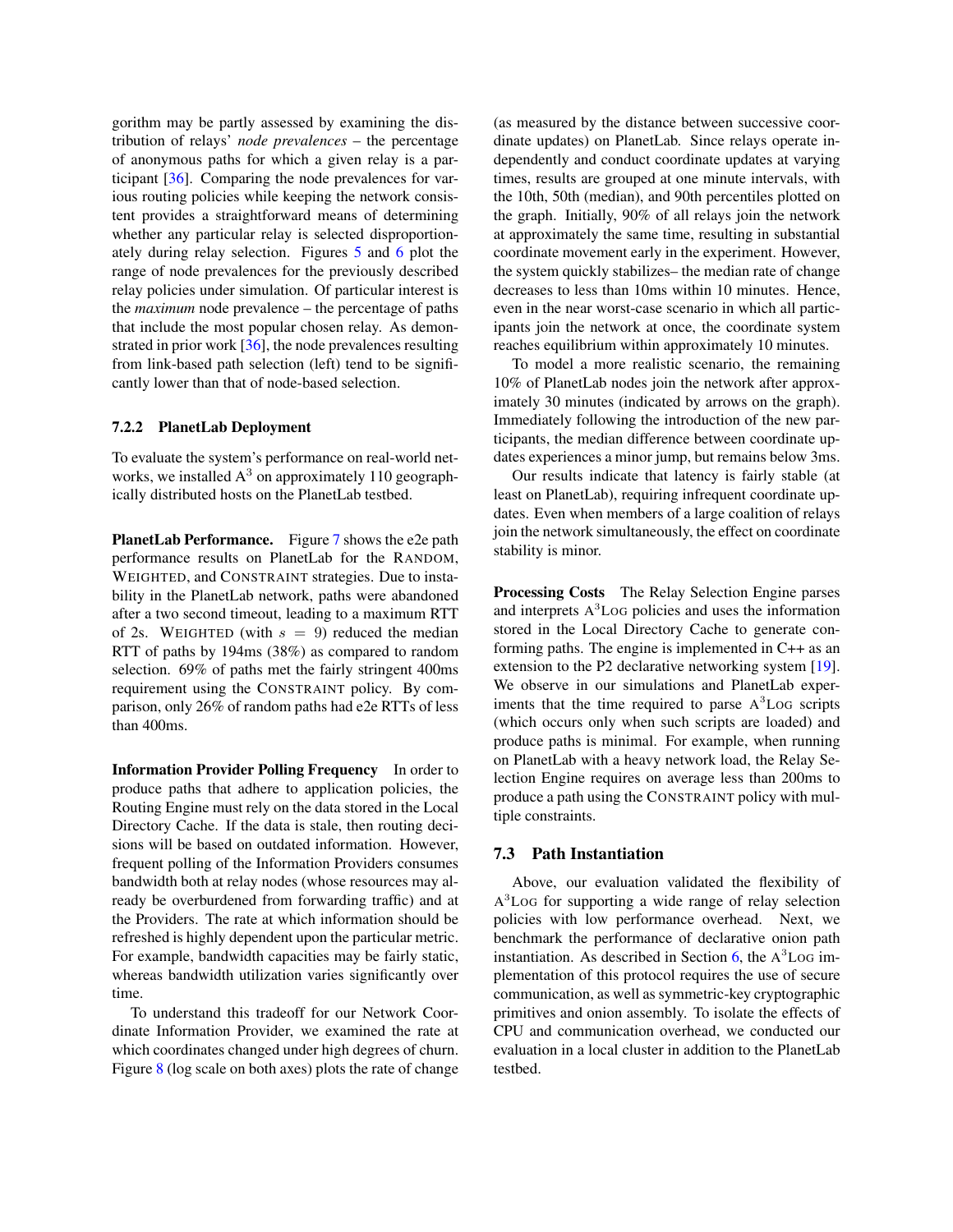

<span id="page-15-0"></span>**Figure 7. Achieved performance as measured by e2e RTT on PlanetLab.**

| <b>Path Length</b> | <b>Local Cluster</b> | PlanetLab         |
|--------------------|----------------------|-------------------|
|                    | 102                  | 1059 (853, 1459)  |
|                    | 146                  | 1342 (1120, 2862) |
|                    | 192                  | 2202 (1311, 3402) |
|                    | 244                  | 2215 (1602, 2564) |

<span id="page-15-2"></span>**Table 2. Median Onion Routing path instantiation time (in milliseconds) on our local cluster and on PlanetLab. The values in parentheses shows the 20th and 80th percentile times on PlanetLab.**

Our local cluster consists of quad-core machines with Intel Xeon 2.4GHz CPUs and 4GB RAM running Fedora 10 with kernel version 2.6, which are interconnected by Gigabit Ethernet. This setup allows us to isolate the computation overhead of onion routing in our benchmark.

Table [2](#page-15-2) (second column) shows the path instantiation times (measured from the initiator creating the onion to the establishment of the bidirectional onion path) as the number of relays increases. For each relay size, we measured 10 path instantiations and computed the median. We make the following two observations: First, as expected, the path instantiation time increases linearly with the number of relays. Second, the instantiation time is within 244ms, even for up to 5 relay nodes, demon-



<span id="page-15-1"></span>**Figure 8. Median, 10th, and 90th percentile distances between coordinate updates on PlanetLab (log scale). Initially, 90% of all relays join the network at approximately the same time. Arrows indicate the point at which the remaining relays join.**



### <span id="page-15-3"></span>**Figure 9. Distribution of bandwidth throughput on PlanetLab using the DJ-Anonymous application with a dualconstraint selection policy.**

strating the low overhead and efficiency of using A<sup>3</sup>Log.

Table [2](#page-15-2) (third column) shows a similar experimental evaluation on the PlanetLab testbed, where we measure the median path instantiation times as the number of relays increases. We observe greater variability in path instantiation times (as shown by the values in parenthe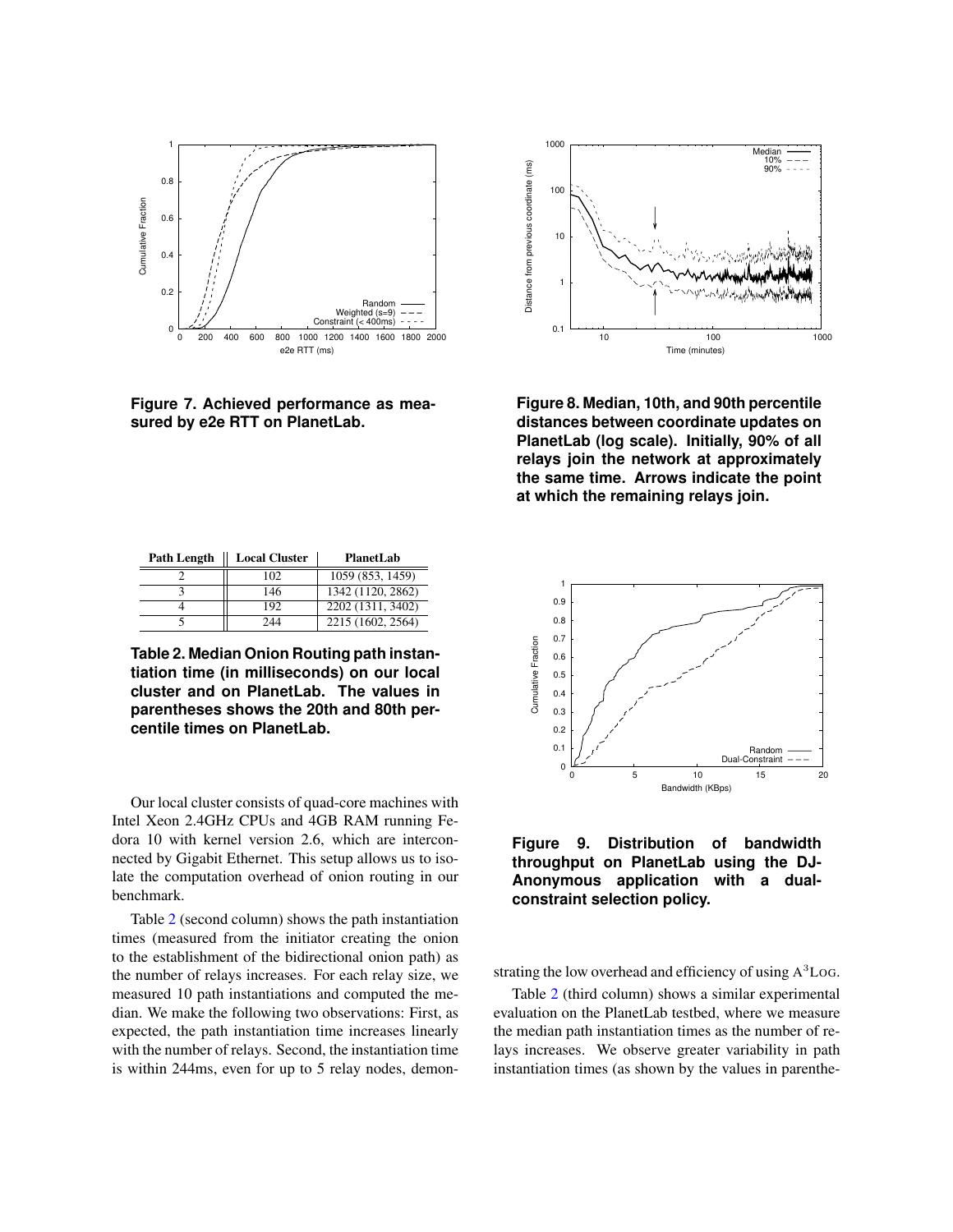ses denoting the  $20^{th}$  and  $80^{th}$  percentile) for the same number of relays. We further observe that on PlanetLab, the instantiation times are higher when the end-to-end latency dominates other factors due to the high load and network congestion observed on PlanetLab. Nevertheless, the majority of path instantiations complete within 2-3 seconds, even for many relays.

# 7.4 DJ-Anonymous A<sup>3</sup> Audio Streamer

To illustrate how applications can leverage the flexibility provided by  $A^3$ , we implemented a simple unicast audio streamer which we call *DJ-Anonymous*. DJ-Anonymous reads from an audio device at a fixed rate and transmits audio messages at regular intervals to the receiver. DJ-Anonymous supports the transmission of live audio and aims to minimize the latency and maximize the bandwidth of its chosen paths.

DJ-Anonymous uses a dual constraint policy in which the e2e latency is capped at 400ms and the tolerable maximum CPU utilization of a relay is set at 30% (as measured by CoMon [\[27\]](#page-19-15)). Since rate limiting on PlanetLab prevents accurate bandwidth measurements, our policy does not include any bandwidth requirements. The entire policy used by DJ-Anonymous may be expressed in just six lines of A <sup>3</sup>LOG.

In our experimental setup, each PlanetLab node runs an instance of DJ-Anonymous, sending streams of data to randomly selected PlanetLab destinations. Streams are instantiated on average every two minutes (stream start times are randomized between -20% and +20% to avoid nodes functioning in lockstep) and persist for one minute. Initiators attempt to send 500 byte payloads every 25ms, representing a maximum possible throughput of 20KBps. Since we were not able (or willing) to read from live audio sources on PlanetLab nodes, DJ-Anonymous instances on PlanetLab read "audio" from their /dev/zero devices.

Figure [9](#page-15-3) shows the e2e bandwidth (as measured by the receiver) achieved using DJ-Anonymous' twoconstraint relay selection policy. For comparison, the bandwidth that results from using random selection is also plotted. Using our six-rule dual-constraint policy, DJ-Anonymous achieves a median throughput of 9.0KBps (sufficient for G.711/PCM  $\mu$ -law audio encoding), more than doubling the median bandwidth of 3.7KBps that results from random selection.

### 8 Conclusion

This paper presents Application-Aware Anonymity  $(A<sup>3</sup>)$ , an extensible anonymity framework that enables

senders to compactly specify policies for relay selection and path instantiation that meet their performance and anonymity requirements. Unlike existing anonymity networks in which modifying the relay selection and path instantiation algorithms require changes to the source code,  $A<sup>3</sup>$  allows senders to customize the manner in which paths are chosen and constructed at runtime.

 $A<sup>3</sup>$  uses a declarative design in which senders specify their routing requirements using the  $A<sup>3</sup>$  Log policy language. We demonstrate that  $A<sup>3</sup>$  provides sufficient flexibility to encode the relay selection algorithms used by Tor [\[9\]](#page-18-0), Snader and Borisov's refinement to Tor [\[40\]](#page-19-8), and link-based approaches  $[36]$  in only a few lines of  $A<sup>3</sup>$  Log. Results from simulations over trace-driven datasets and our deployment on PlanetLab show that  $A<sup>3</sup>$  produces paths that conform to the specified policies with little computational overhead.

In addition to providing flexible relay selection,  $A<sup>3</sup>$ also enables initiators to customize both the manner in which anonymous paths are constructed as well as the mechanisms used to transport data over such paths. For example, we show how the Setup and Data Transmission phases of Onion Routing [\[30\]](#page-19-1) can be compactly specified in  $A^3$ Log.

 $A<sup>3</sup>$ 's flexibility has several advantages for anonymous routing. First, it allows senders to construct policies that meet their applications' specific requirements. For example, a real-time VoIP application may provide policies that enforce e2e latency constraints, whereas a file sharing client may utilize a policy that favors bandwidth over other performance indicators. Second, the ability to rapidly deploy both relay selection and path instantiation algorithms makes  $A^3$  a useful tool for protocol designers and anonymity researchers. Finally,  $A<sup>3</sup>$ 's modular design and declarative techniques permit the system to be easily extended to support additional metrics. By constructing small adapters that interface with Information Providers,  $A^3$  can be adapted to support policies that reference a diverse set of routing criteria.

### Acknowledgments

The authors are grateful to the anonymous reviewers for their insightful feedback. This work is partially supported by NSF Grants CNS-0831376, CNS-0524047, and CNS-0627579; DARPA Grant ONR-N00014-09-1- 0770; and OSD/AFOSR MURI *Collaborative Policies and Assured Information Sharing*. Any opinions, findings, and conclusions or recommendations expressed in this paper are those of the authors and do not necessarily reflect the views of the funding agencies.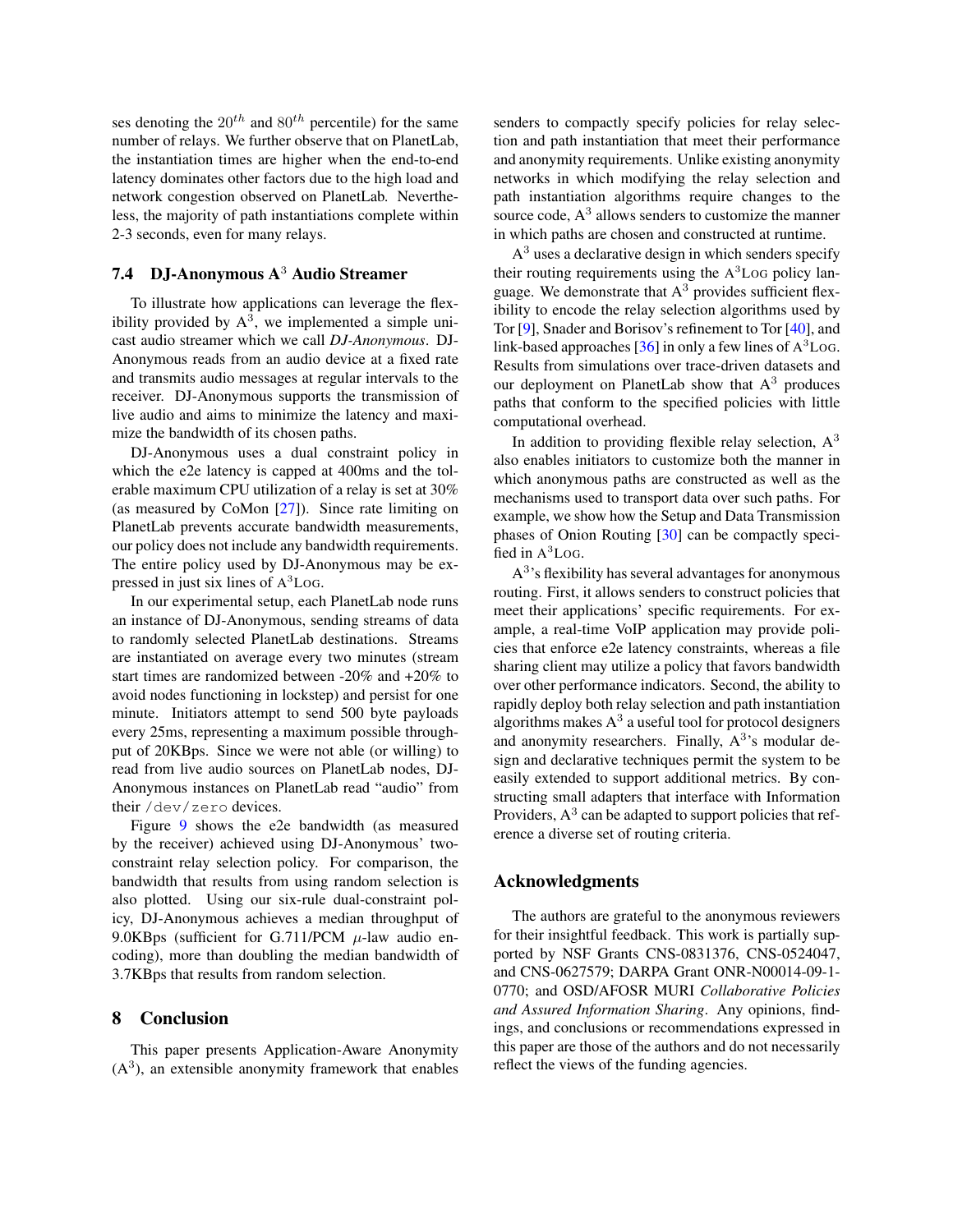# Appendix A. Link-based Tunable Performance/Anonymity Selection in A <sup>3</sup>LOG

The WEIGHTED link-based path selection algorithm operates in two phases:

In the first phase, the initiator rapidly generates (but does not instantiate) candidate paths consisting of three relays chosen uniformly at random without replacement. The initiator computes the e2e cost of each generated candidate path. In the second phase, the initiator sorts the candidate paths by their cost estimates. Using the family of functions introduced by Snader and Borisov [\[40\]](#page-19-8) (see Eq. [1\)](#page-8-2), the initiator instantiates the candidate path with index  $\left| n \cdot f_s(x) \right|$ , where x is chosen uniformly at random from  $[0, 1)$ , and n is the number of nodes. As with Snader and Borisov's algorithm, a larger value of s more heavily weighs path selection in favor of performance. The s parameter is denoted by the s attribute in the initial path request.

WEIGHTED is represented in  $A<sup>3</sup>$  Log as follows:

```
w1 eCandidatePaths(Src, Dst, S,
                   RAND(3, 100)<IP,Coord>,
                   PathCosts) :-
     ePathRequest(Src, Dest, S), node(IP, Coord),
     Src != IP, Dst != IP, PathCosts = {}.
w2 eCandidatePaths(Src, Dst, S, PathList,
                   PathCosts) :-
     eCandidatePaths(Src, Dst, S, PathList,
                     PathCosts),
     f_size(PathList) > 0, P=f_popfront(PathList),
     PathCost=f_coorddist(Src.Coord,P[0].Coord) +
              f_coorddist(P[0].Coord,P[1].Coord) +
              f_coorddist(P[1].Coord,P[2].Coord) +
              f_coorddist(P[2].Coord,Dst.Coord),
     PathCosts.append([P, PathCost]).
w3 ePathResult(Src, Dest, Path) :-
     eCandidatePaths(Src, Dst, S, PathList,
                     PathCosts),
     f_size(PathList)=0,
     SortedPathCosts=f_sortByField(PathCosts,
"PathCost",
                                    "desc"),
     sbRand=(1 - 2^(S * f\_rand01()))/(1-2^s),
     Path=f_selectIndex(SortedPathCost,sbRand).P.
```
Rule w1 first generates 100 random permutations of three elements each from the node table. Then, rule w2 repeatedly converts these list elements into pairs with the path's e2e cost, based on the embedded coordinates. Finally, rule  $w3$  sorts this list and selects an index using the Snader-Borisov random variable described in Eq. [1,](#page-8-2) with a tunable performance parameter s. Note that in this case, we sort in reverse order since lower latency is preferred to higher latency. The above rule assumes a left-to-right execution ordering of predicates. This assumption can be avoided with a more verbose version of the above program using some additional rules.

## Appendix B. Tor and Crowds in A <sup>3</sup>LOG

Tor: Unlike Onion Routing, where the initiator recursively builds a single onion that is relayed along the entire path, Tor specifies an incremental telescoping path instantiation strategy. At a high level, a circuit initiator sends a *CREATE* message to the first *Tor router* in the desired circuit. The Tor router establishes local state and replies, resulting in a path of length one. Should the initiator choose to add another hop to the end of path, he relays an *EXTEND* message to the current endpoint. The current endpoint translates the EXTEND into a CRE-ATE message and sends it to the desired new endpoint. The new endpoint of the circuit replies with a confirmation message, which is forwarded back to the initiator. The initiator may continue to extend the path if he de-sires<sup>[5](#page-17-0)</sup>.

Both CREATE and EXTEND messages can be encoded as A <sup>3</sup>LOG message tuples, and contain half of a Diffie-Hellman handshake, encrypted with the public key of the desired new endpoint. The new endpoint completes the handshake with the initiator, resulting in symmetric keys shared with the initiator, as in Onion Routing. The encryption/decryption modules can be implemented as a CView module with the corresponding cryptographic functions, similar to that described in Section [6.2.](#page-11-1) Tor's telescoping path establishment implies that  $n$  messages are exchanged in each direction to establish a circuit of length n. The  $k^{th}$  message sent in the forward direction is essentially an onion with  $k$  layers. For sending messages between Tor routers, Tor specifies a link-layer protocol similar to that of Onion Routing.

Crowds: The process of path instantiation in Crowds commences when an initiator starts an anonymous relay on his machine called a *jondo* and contacts a server to obtain membership in a *crowd* – a collection of anonymous users. To build a path, the initiator forwards a request to a jondo chosen uniformly at random – possibly his own. Upon receiving a request to create a path, a jondo chooses to extend the path to another jondo (again chosen uniformly at random) with probability  $p_f$ , or ceases path creation with probability  $1 - p_f$ .

Typically, an initiator will use a single bidirectional path for all anonymous communication. However, in order to preserve anonymity properties, all initiators must create a new circuit – and cease using any previous ones – whenever a new jondo joins the crowd.

Below, we exhibit the forward half of the path instantiation scheme used in Crowds in the following rules:

<span id="page-17-0"></span><sup>5</sup>The current implementation of Tor uses three-relay anonymous paths by default.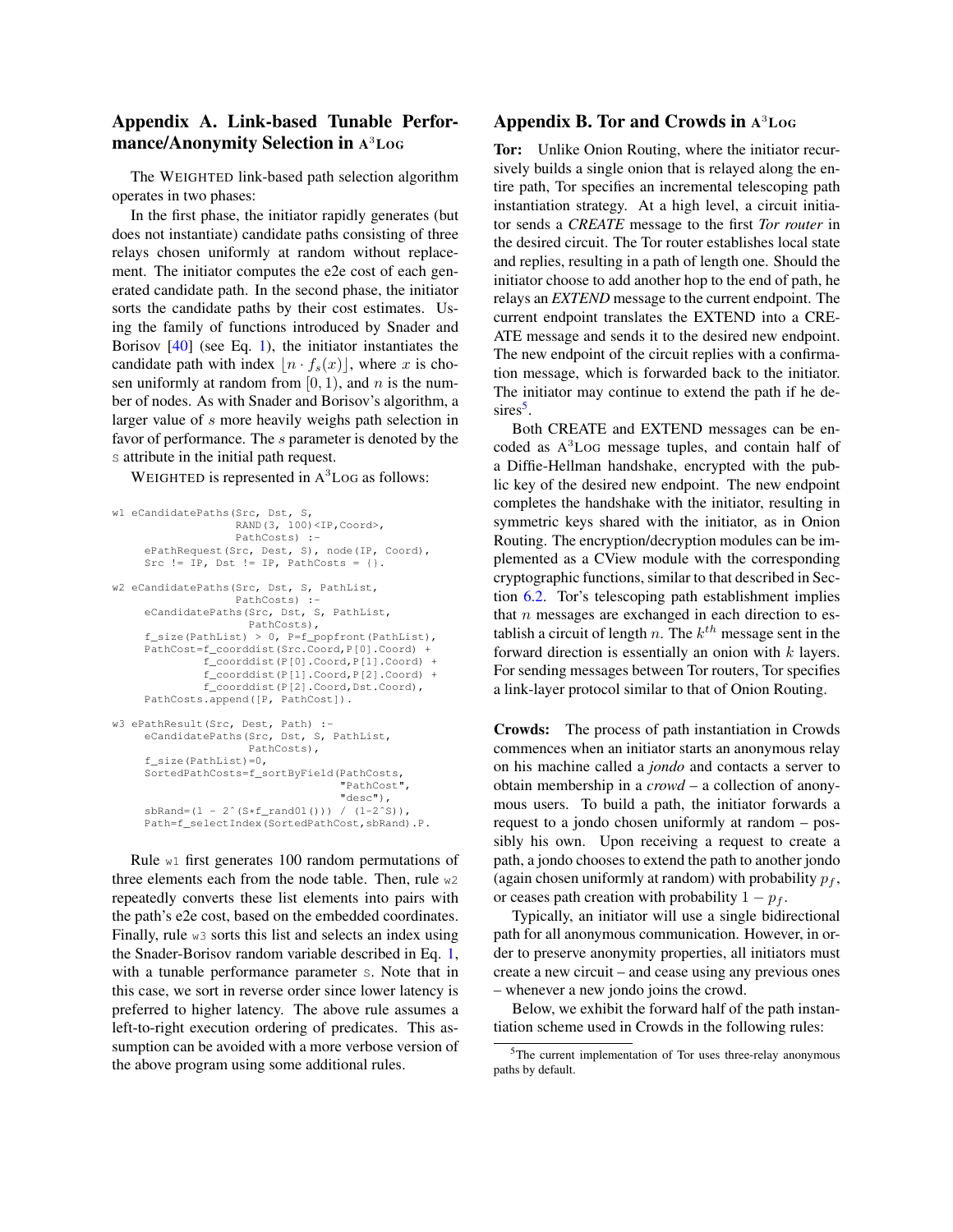```
c0 circuitStatus(CID, "BUILDING"),
   circuitForward(CID, ACI_out, Node_out),
    extend(@Node_out, ACI_out, Me) :-
establish_path(), ACI_out=f_gen_aci(),
        CID = f_gen_cid(), random_jondo(&Node_out).
```
Rule  $\circ$  begins the process of building a new path of jondos in response to an establish path event. Such an event is triggered when a node retrieves a new list of jondos, for example. c0 generates a CID and ACI for the new circuit, and selects a jondo uniformly at random (using the random jondo CView) to receive the path extension request, extend. Upon receipt of an extend request, rule c1 is triggered:

```
c1 circuitReverse(CID, ACI_in, Node_in),
   incoming(CID, X) :-
         extend(@Me, ACI_in, Node_in),
         X = f\_rand01(), CID = f\_gen\_cid().
```
Rule c1 generates a random number in the range  $[0, 1]$ , as well as a CID for the circuit. c1 also derives a local incoming event, containing the local CID of the new circuit, and the previously generated random number. The incoming event triggers rule c2:

```
c2 circuitForward(CID, ACI_out, Node_out),
extend(@Node_out, ACI_out, me) :-
      incoming(CID, X), p_f^{\text{forward}}(P), X <= P,
      ACI_out = f_gen_aci(),
      random_jondo(&Node_out).
```
Rule  $c2$  compares the random number  $(x)$  against the probability of extending the path forward, (P). If  $x \leq P$ , then rule c2 generates an outgoing ACI, and selects a jondo uniformly at random to serve as the next relay in the circuit. Alternatively, if  $x > P$ , another set of rules relays a confirmation back to the initiator informing him that the newly instantiated path is ready for use.

### References

- <span id="page-18-18"></span>[1] Tor Directory Protocol, Version 3. [https:](https://git.torproject.org/checkout/tor/master/doc/spec/dir-spec.txt) [//git.torproject.org/checkout/tor/](https://git.torproject.org/checkout/tor/master/doc/spec/dir-spec.txt) [master/doc/spec/dir-spec.txt](https://git.torproject.org/checkout/tor/master/doc/spec/dir-spec.txt).
- <span id="page-18-7"></span>[2] D. G. Andersen, H. Balakrishnan, M. F. Kaashoek, and R. Morris. The Case for Resilient Overlay Networks. In *HOTOS '01: Proceedings of the Eighth Workshop on Hot Topics in Operating Systems*, page 152, 2001.
- <span id="page-18-8"></span>[3] K. Bauer, D. McCoy, D. Grunwald, T. Kohno, and D. Sicker. Low-Resource Routing Attacks Against Tor. In *Proceedings of the 2007 ACM Workshop on Privacy in Electronic Society*, pages 11–20, 2007.
- <span id="page-18-2"></span>[4] O. Berthold, H. Federrath, and M. Köhntopp. Project "Anonymity and Unobservability in the Internet". In *CFP '00: Proceedings of the Tenth Conference on Computers, Freedom and Privacy*, pages 57–65, 2000.
- <span id="page-18-10"></span>[5] M. Costa, M. Castro, R. Rowstron, and P. Key. PIC: Practical Internet Coordinates for Distance Estimation. In *International Conference on Distributed Computing Systems*, 2004.
- <span id="page-18-9"></span>[6] F. Dabek, R. Cox, F. Kaashoek, and R. Morris. Vivaldi: A Decentralized Network Coordinate System. *SIGCOMM Comput. Commun. Rev.*, 34(4):15–26, 2004.
- <span id="page-18-17"></span>[7] F. Dabek, J. Li, E. Sit, F. Kaashoek, R. Morris, and C. Blake. Designing a DHT for Low Latency and High Throughput. In *NSDI*, 2004.
- <span id="page-18-4"></span>[8] R. Dingledine and N. Mathewson. Tor Path Specification, January 2008. [http://www.torproject.](http://www.torproject.org/svn/trunk/doc/spec/path-spec.txt) [org/svn/trunk/doc/spec/path-spec.txt](http://www.torproject.org/svn/trunk/doc/spec/path-spec.txt).
- <span id="page-18-0"></span>[9] R. Dingledine, N. Mathewson, and P. Syverson. Tor: The Second-Generation Onion Router. In *Proc. of the 13th Usenix Security Symposium*, pages 303–320, 2004.
- <span id="page-18-3"></span>[10] H. Federrath. JAP: Anonymity & Privacy. [http://](http://anon.inf.tu-dresden.de/) [anon.inf.tu-dresden.de/](http://anon.inf.tu-dresden.de/).
- <span id="page-18-15"></span>[11] P. Francis, S. Jamin, C. Jin, Y. Jin, D. Raz, Y. Shavitt, and L. Zhang. IDMaps: A Global Internet Host Distance Estimation Service. *IEEE/ACM Trans. Netw.*, 9(5):525– 540, 2001.
- <span id="page-18-16"></span>[12] M. Freedman, K. Lakshminarayanan, and D. Mazières. OASIS: Anycast for Any Service. In *Networked Systems Design and Implementation (NSDI)*, May 2006.
- <span id="page-18-1"></span>[13] M. J. Freedman and R. Morris. Tarzan: A Peer-to-Peer Anonymizing Network Layer. In *CCS*, Washington, D.C., November 2002.
- <span id="page-18-20"></span>[14] K. P. Gummadi, S. Saroiu, and S. D. Gribble. King: Estimating Latency between Arbitrary Internet End Hosts. In *ACM SIGCOMM Workshop on Internet Measurment (IMW)*, 2002.
- <span id="page-18-13"></span>[15] M. A. Kaafar, L. Mathy, C. Barakat, K. Salamatian, T. Turletti, and W. Dabbous. Securing Internet Coordinate Embedding Systems. In *ACM SIGCOMM*, August 2007.
- <span id="page-18-12"></span>[16] M. A. Kaafar, L. Mathy, T. Turletti, and W. Dabbous. Real Attacks on Virtual Networks: Vivaldi Out of Tune. In *SIGCOMM Workshop on Large-Scale Attack Defense (LSAD)*, pages 139–146, 2006.
- <span id="page-18-19"></span>[17] "King" Data Set. Available at [http://pdos.csail.](http://pdos.csail.mit.edu/p2psim/kingdata/) [mit.edu/p2psim/kingdata/](http://pdos.csail.mit.edu/p2psim/kingdata/).
- <span id="page-18-11"></span>[18] E. Kohler, R. Morris, B. Chen, J. Jannotti, and M. F. Kaashoek. The Click Modular Router. *ACM Transactions of Computer Systems*, 18(3), 2000.
- <span id="page-18-6"></span>[19] B. T. Loo, T. Condie, J. M. Hellerstein, P. Maniatis, T. Roscoe, and I. Stoica. Implementing Declarative Overlays. In *SOSP*, 2005.
- <span id="page-18-5"></span>[20] B. T. Loo, J. M. Hellerstein, I. Stoica, and R. Ramakrishnan. Declarative Routing: Extensible Routing with Declarative Queries. In *SIGCOMM*, 2005.
- <span id="page-18-14"></span>[21] H. Madhyastha, E. Katz-Bassett, T. Anderson, A. Krishnamurthy, and A. Venkataramani. iPlane Nano: Path Prediction for Peer-to-Peer Applications. In *Proc. of the USENIX Conference on Networked Systems Design and Implementation (NSDI)*, 2009.